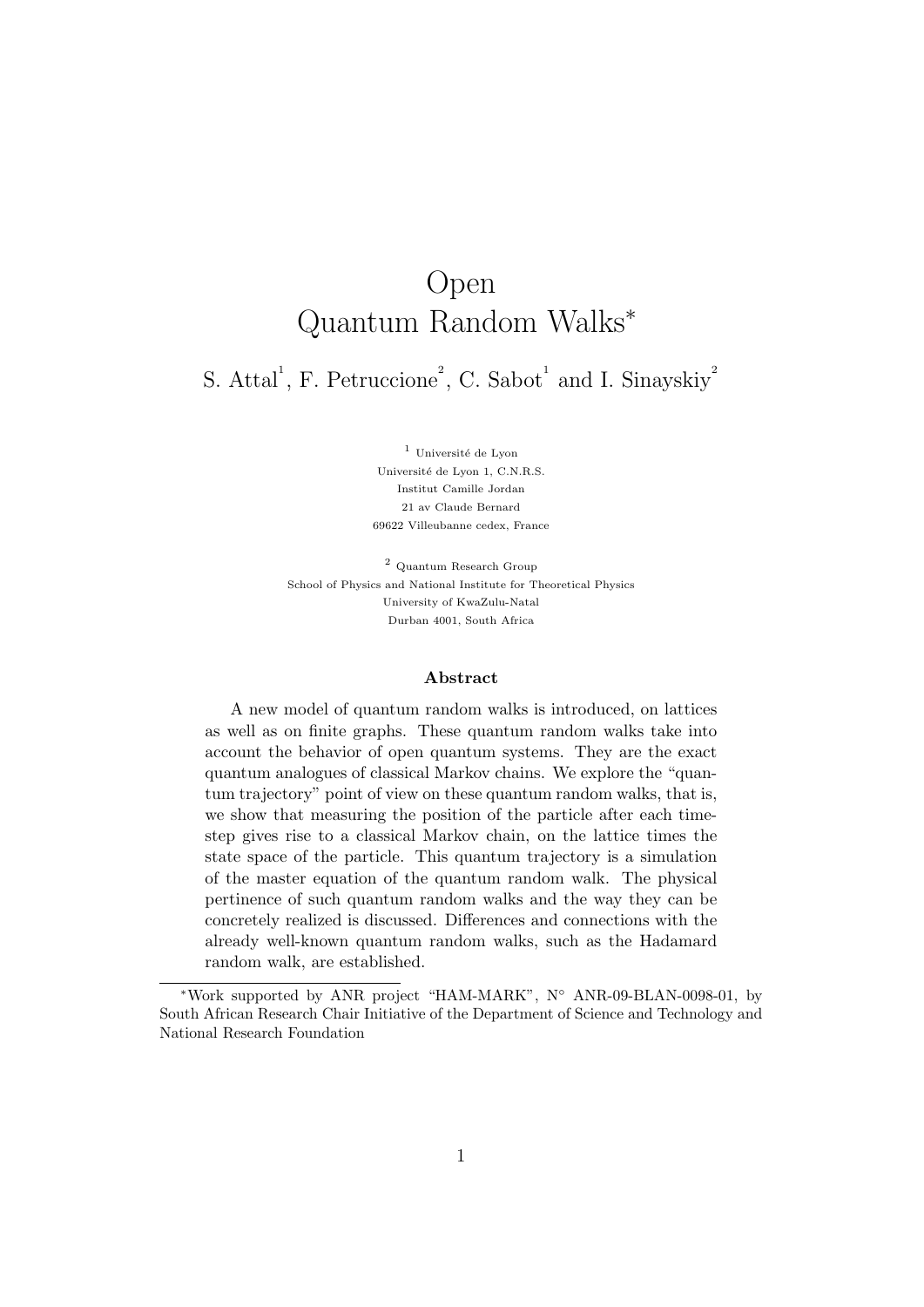# 1 Introduction

Random walks [1, 2] are a useful mathematical concept, which found successful applications, e. g., in physics [2], computer science [3], economics [4] and biology [5]. Basically, the trajectory of a random walk consists of a sequence of random steps on some underlying set of connected vertices [2]. It is appealing to extend the concept of the classical random walk to the quantum domain. Quantum walks can be introduced in a discrete time [6] and in a continuous time [7] fashion. While for a classical random walk the probability distribution of the position of the walker depends only on the transition rates between the nodes of the graph, in the quantum case [8] the probability amplitude of the walker depends on the dynamics of his internal degrees of freedom. The appearance of interference effects makes these walks truly quantum. These quantum random walks, that we shall call Unitary Quantum Walks (for a reason which will appear clear in Section 10) have been successful for they give rise to strange behaviors of the probability distribution as time goes to infinity. In particular one can prove that they satisfy a rather surprising Central Limit Theorem whose speed is  $n$ , instead satisfy a rather surprising Central Limit Theorem whose speed is *n*, instead<br>of  $\sqrt{n}$  as usually, and the limit distribution is not Gaussian, but more like functions of the form (see [9]):

$$
x \mapsto \frac{\sqrt{1-a^2}(1-\lambda x)}{\pi(1-x^2)\sqrt{a^2-x^2}},
$$

where a and  $\lambda$  are constants.

Unitary quantum walks found wide application in quantum computing [10]. Although, the physical implementation of any quantum concept is usually difficult due to unavoidable dissipation and decoherence effects [11], experimental realizations of unitary quantum random walks have been reported. Implementations with negligible effect of decoherence and dissipation were realized in optical lattices [12], on photons in waveguide lattices [13], with trapped ions [14] and free single photons in space [15].

Recently, there has been interest in understanding the role of quantum transport in biological systems [16]. Naturally, this raises the question of finding a framework for quantum walks in an open environment, for which dissipation and decoherence will play a non negligible role. On the contrary, such open quantum walks may even assist in the understanding of quantum efficiency.

Over the last decade the implications of an open system approach to the dynamics of quantum walks have been addressed [17]. Usually in these approaches the amount of dissipation and decoherence is minimal compared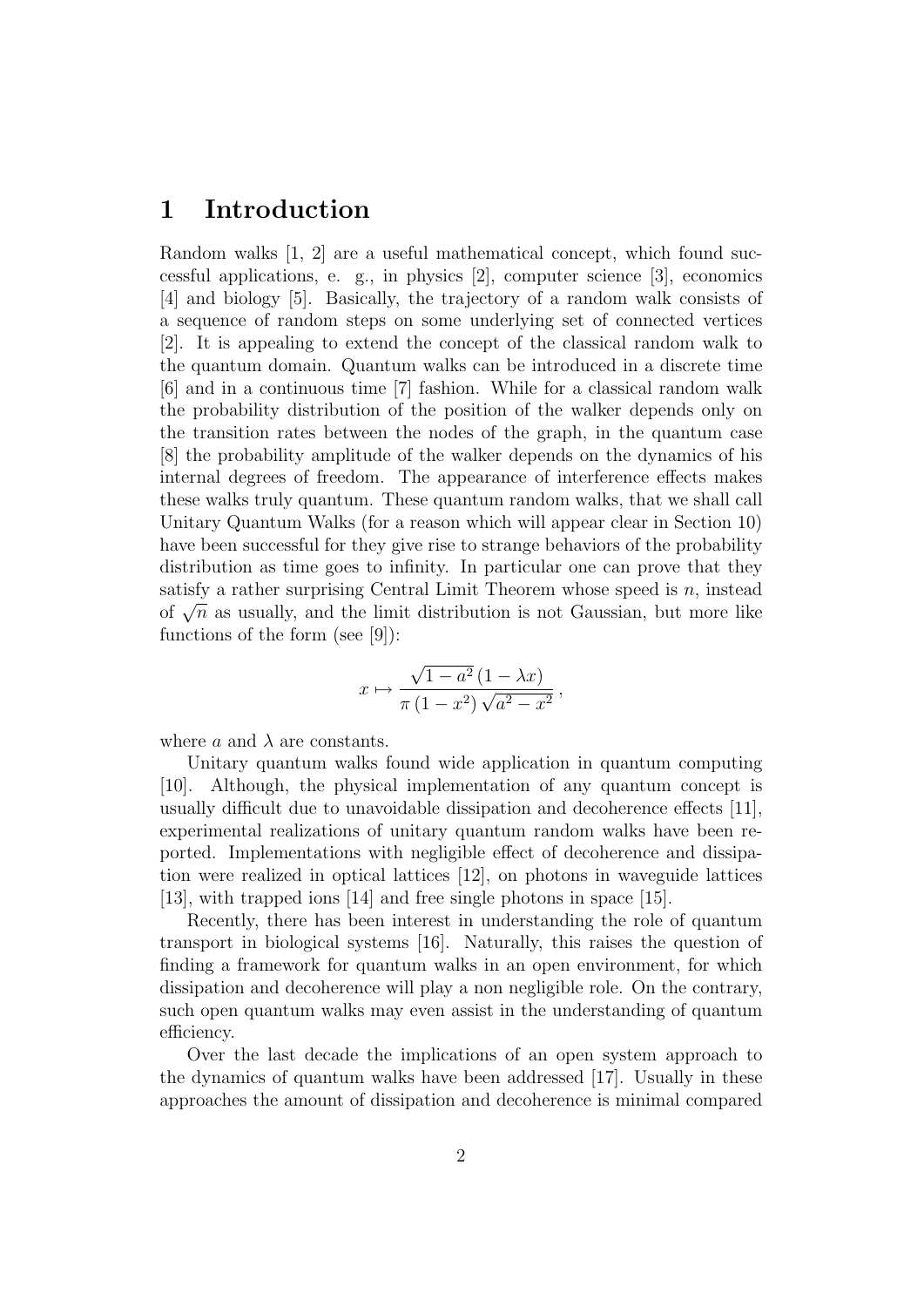to the unitary driven coherence in the system of interest. In particular, effects of small amounts of decoherence have been shown to enhance some properties of quantum walks that make them useful for quantum computing. Recently, the framework of quantum stochastic walks was proposed [18], that allows to study the direct transition between classical random and quantum walks. Recently this transition was observed in various experiments [19]. General quantum walks on a lattice have been shown to have an interesting asymptotic behavior [20].

The purpose of this article is to introduce a formalism for discrete time open quantum walks, which is exclusively based on the non-unitary dynamics induced by the local environments. The formalism suggested is similar to the formalism of quantum Markov chains [21] and rests upon the implementation of appropriate completely positive maps [11, 22]. Our approach is rather different from [21] for we put the emphasis on the quantum random walk character of these quantum Markov chains, we study their properties with the random walk point of view (limit distribution, transport properties, etc), we study their physical pertinence and make a physical connection with the unitary quantum random walks.

As we will show below the formalism of the open quantum random walks includes the classical random walk and through a physical realization procedure a connection to the unitary quantum walk is established. Furthermore, the OQRW allows for an unravelling in terms of quantum trajectories. In general, the behavior of the walk can not be explained in terms of classical or unitary walks. The particular properties of the OQRW make it a promising candidate for modeling of quantum efficiency in biological systems and quantum computing.

#### 2 General Setup

We now introduce the general mathematical and physical setup of the Open Quantum Random Walks. For sake of completeness we recall in this section several technical lemmas which ensure that our definitions are consistent. We omit their proofs as they all consist in easy exercises of Analysis.

We are given a set  $V$  of vertices, which might be finite or countable infinite. We consider all the oriented edges  $\{(i, j) : i, j \in \mathcal{V}\}\$ . We wish to give a quantum analogue of a random walk on the associated graph (or lattice).

We consider the space  $\mathcal{K} = \mathbb{C}^{\mathcal{V}}$ , that is, the state space of a quantum system with as many degrees of freedom as the number of vertices; when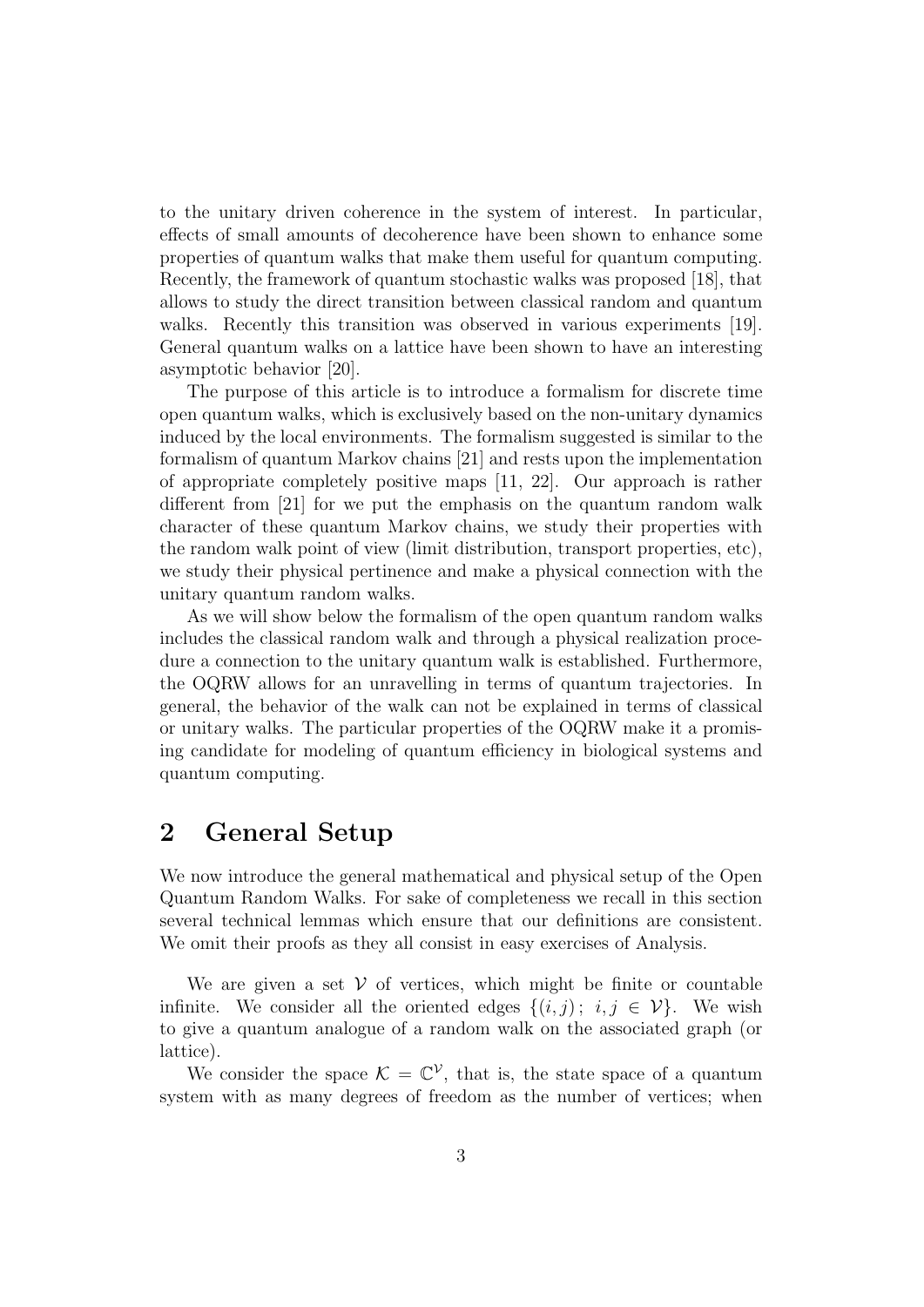$\mathcal V$  is infinite countable we put  $\mathcal K$  to be any separable Hilbert space with an orthonormal basis indexed by  $\mathcal V$ . We fix an orthonormal basis of  $\mathcal K$  which we shall denote by  $(|i\rangle)_{i \in \mathcal{V}}$ .

Let  $H$  be a separable Hilbert space; it stands for the space of degrees of freedom (or chirality as they call it in Quantum Information Theory [8]) given at each point of V. Consider the space  $\mathcal{H} \otimes \mathcal{K}$ .

For each edge  $(i, j)$  we are given a bounded operator  $B_j^i$  on  $\mathcal{H}$ . This operator stands for the effect of passing from  $j$  to  $i$ . We assume that, for each j

$$
\sum_{i} B_j^{i*} B_j^i = I \,, \tag{1}
$$

where the above series is strongly convergent (if infinite). This constraint has to be understood as follows: "the sum of all the effects leaving the site j is  $I$ ". It is the same idea as the one for transition matrices associated to Markov chains: "the sum of the probabilities leaving a site  $j$  is 1".

By Lemma 2.1 which follows, to each  $j \in V$  is associated a completely positive map on the density matrices of  $\mathcal{H}$ :

$$
\mathcal{M}_j(\rho) = \sum_i B^i_j \rho B^{i^*}_j.
$$

**Lemma 2.1** Let  $(B_i)$  be a sequence of bounded operators on a separable Hilbert space H such that the series  $\sum_i B_i^* B_i$  converges strongly to a bounded operator T. If  $\rho$  is a positive trace-class operator on  $\mathcal H$  then the series

$$
\sum_i B_i \rho B_i^*
$$

is trace-norm convergent and

$$
\operatorname{Tr}\left(\sum_{i}B_{i}\rho B_{i}^{*}\right)=\operatorname{Tr}\left(\rho T\right).
$$

The operators  $B_j^i$  act on H only, we dilate them as operators on  $\mathcal{H} \otimes \mathcal{K}$ by putting

$$
M_j^i = B_j^i \otimes |i\rangle\langle j|.
$$

The operator  $M_j^i$  encodes exactly the idea that while passing from  $|j\rangle$  to  $|i\rangle$ on the lattice, the effect is the operator  $B_j^i$  on  $\mathcal{H}$ .

By Lemma 2.2, which follows, the series  $\sum_{i,j} M_j^{i*} M_j^i$  converges strongly to the operator I.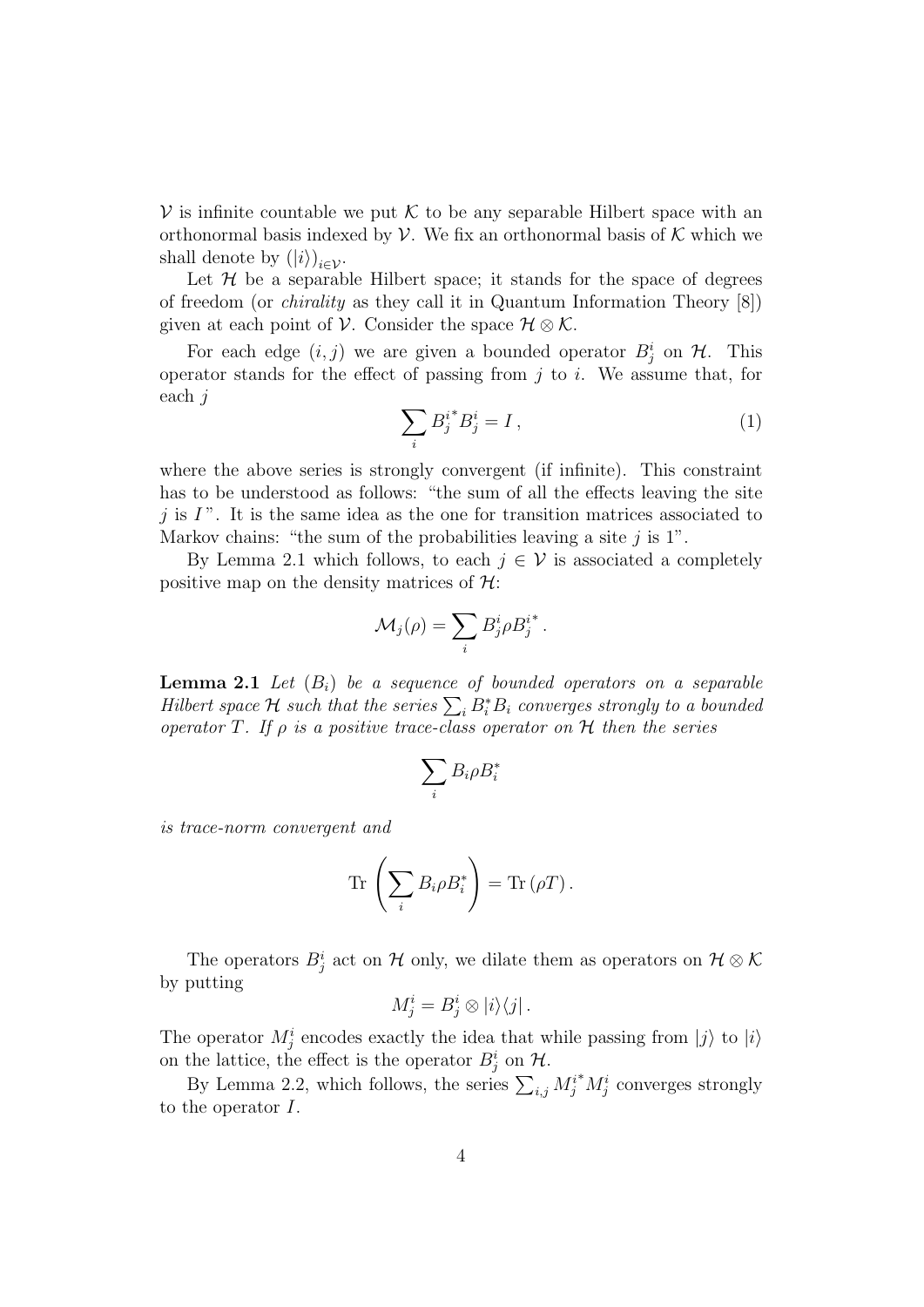**Lemma 2.2** Let  $K$  and  $H$  be separable Hilbert spaces. Consider an orthonormal basis ( $|i\rangle$ ) of K. Assume that  $B_j^i$  are bounded operators on H such that, for all j, the series  $\sum_i B_j^{i*} B_j^i$  is strongly convergent to I. Define the bounded operators

$$
M^i_j = B^i_j \otimes |i\rangle\langle j|
$$

on  $\mathcal{H} \otimes \mathcal{K}$ . Then the series  $\sum_{i,j} M_j^{i*} M_j^i$  converges strongly to I.

As a consequence we can apply Lemma 2.1 to the set of operators  $(M_j^i)_{i,j}$ and the mapping

$$
\mathcal{M}(\rho) = \sum_{i} \sum_{j} M_j^i \rho M_j^{i^*}
$$
 (2)

defines a completely positive map on  $\mathcal{H} \otimes \mathcal{K}$ .

We shall especially be interested in density matrices on  $\mathcal{H} \otimes \mathcal{K}$  with the particular form

$$
\rho = \sum_{i} \rho_i \otimes |i\rangle\langle i| \,,\tag{3}
$$

where each  $\rho_i$  is not exactly a density matrix on  $\mathcal{H}$ : it is a positive and trace-class operator but its trace is not 1. Indeed the condition that  $\rho$  is a state aims to

$$
\sum_{i} \text{Tr} \left( \rho_{i} \right) = 1. \tag{4}
$$

The importance of those density matrices is justified by the following.

**Proposition 2.3** Whatever is the initial state  $\rho$  on  $H \otimes K$ , the density matrix  $\mathcal{M}(\rho)$  is of the form (3).

Before proving this proposition, let us recall a basic result on partial traces.

**Lemma 2.4** Let  $\rho$  be a trace-class operator on  $\mathcal{H} \otimes \mathcal{K}$  and  $(|j\rangle)$  be an orthonormal basis of  $K$ . The operator

$$
(I\otimes |i\rangle\langle j|)\,\rho\,(I\otimes |j\rangle\langle i|)
$$

can be written as

 $\rho_i \otimes |i\rangle\langle i|$ 

for some trace-class operator  $\rho_j$  on  $H$ , which we shall denote by  $\langle j | \rho | j \rangle$ . Furthermore we have

$$
\operatorname{Tr}(\langle j|\,\rho\,|j\rangle) = \operatorname{Tr}(\rho(I\otimes|j\rangle\langle j|)).
$$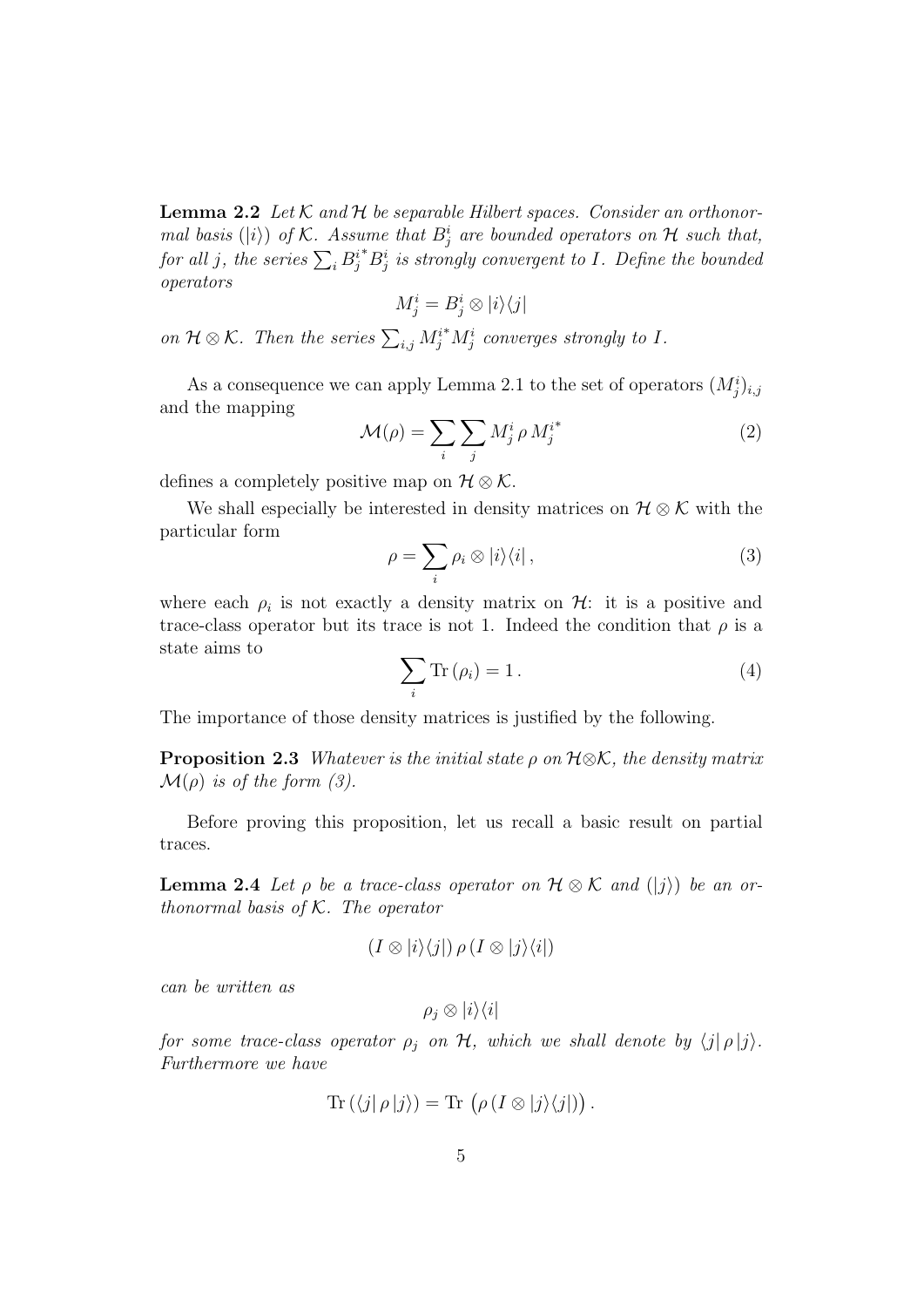We can now come back to the proof of the proposition. **Proof** [of Proposition 2.3] We have

$$
\mathcal{M}(\rho) = \sum_{i,j} \left( B_j^i \otimes |i\rangle\langle j| \right) \rho \left( B_j^{i^*} \otimes |j\rangle\langle i| \right)
$$
  
= 
$$
\sum_{i,j} (B_j^i \otimes I)(I \otimes |i\rangle\langle j|) \rho (I \otimes |j\rangle\langle i|) (B_j^{i^*} \otimes I).
$$

If we put  $\rho_j = \langle j | \rho | j \rangle$  (as in Lemma 2.4), we get

$$
\mathcal{M}(\rho) = \sum_{i,j} (B_j^i \otimes I)(\rho_j \otimes |i\rangle\langle i|)(B_j^{i^*} \otimes I)
$$
  
= 
$$
\sum_{i,j} B_j^i \rho_j B_j^{i^*} \otimes |i\rangle\langle i|.
$$

Each of the operators  $B_j^i \rho_j B_j^i$ ∗ is positive and trace-class, hence so is the operator  $\sum_{j\leq M}B^i_j \rho_j B^i_j$ ∗ . But we have

$$
\operatorname{Tr}\left(\sum_{j\leq M}B_j^i\rho_jB_j^{i^*}\right)=\sum_{j\leq M}\operatorname{Tr}\left(\rho_jB_j^{i^*}B_j^{i}\right).
$$

As  $\sum_i B_j^{i*} B_j^i = I$ , each of the operators  $B_j^{i*} B_j^i$  is smaller than I (in the sense that  $I - B_j^{i*} B_j^i$  is a positive operator). Hence,  $\text{Tr} (\rho_j B_j^{i*} B_j^i) \leq \text{Tr} (\rho_j)$ , as can be easily checked. This shows that

$$
\sum_j \text{Tr} \left( B_j^i \rho_j B_j^{i^*} \right) < \infty
$$

and that  $\sum_{j\leq M} B^i_j \rho_j B^i_j$ ∗ converges in trace-norm to a positive trace-class operator  $\sum_j B_j^i \rho_j B_j^i$ ∗ which satisfies

$$
\operatorname{Tr}\left(\sum_{j} B_{j}^{i} \rho_{j} B_{j}^{i^{*}}\right) = \sum_{j} \operatorname{Tr}\left(\rho_{j} B_{j}^{i^{*}} B_{j}^{i}\right).
$$

In particular by Lemma 2.1 we have,

$$
\sum_{i} \text{Tr}\left(\sum_{j} B_{j}^{i} \rho_{j} B_{j}^{i^{*}}\right) = \sum_{i} \sum_{j} \text{Tr}\left(\rho_{j} B_{j}^{i^{*}} B_{j}^{i}\right)
$$

$$
= \sum_{j} \text{Tr}\left(\rho_{j} \left(\sum_{i} B_{j}^{i^{*}} B_{j}^{i}\right)\right)
$$

$$
= \sum_{j} \text{Tr}\left(\rho_{j}\right)
$$

$$
= 1.
$$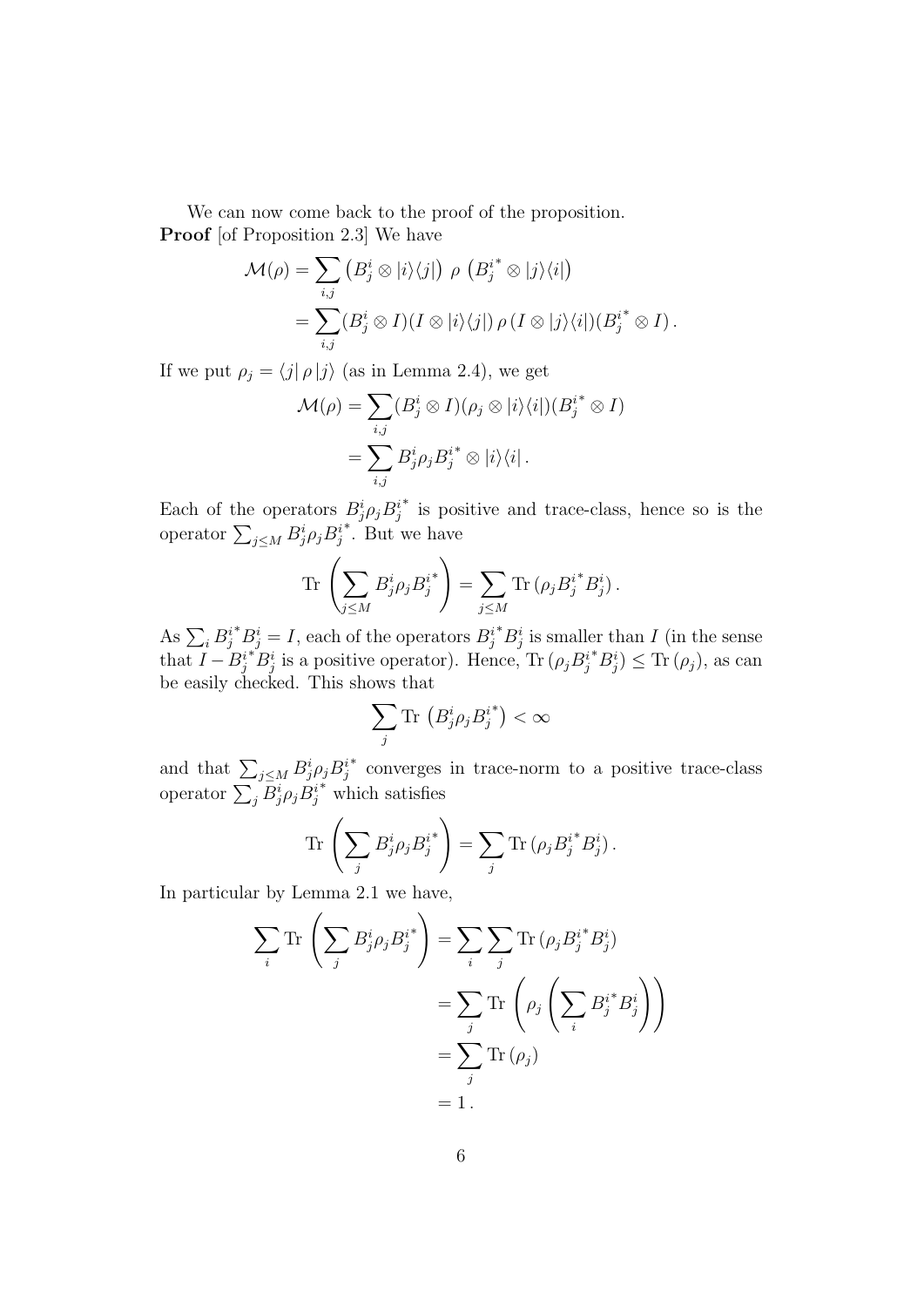This means that the series (in the variable  $i$ )

$$
\sum_{i}\left(\sum_{j}B_{j}^{i}\rho_{j}B_{j}^{i^{*}}\right)\otimes|i\rangle\langle i|
$$

is trace-norm convergent. We now immediately have the relation

$$
\sum_{i,j} B_j^i \rho_j B_j^{i^*} \otimes |i\rangle\langle i| = \sum_i \left( \sum_j B_j^i \rho_j B_j^{i^*} \right) \otimes |i\rangle\langle i|.
$$

This proves that  $\mathcal{M}(\rho)$  is of the form (3).

The states of the form (3) are mixtures of initial states  $\rho_i$  on each site i, but they express no mixing between the sites. An immediate consequence of the proof of Proposition 2.3 is the following important formula.

Corollary 2.5 If  $\rho$  is a state on  $\mathcal{H} \otimes \mathcal{K}$  of the form

$$
\rho = \sum_i \rho_i \otimes |i\rangle\langle i|,
$$

then

$$
\mathcal{M}(\rho) = \sum_{i} \left( \sum_{j} B_{j}^{i} \rho_{j} B_{j}^{i^{*}} \right) \otimes |i\rangle\langle i|.
$$
 (5)

This is exactly the quantum analogue of a usual random walk: after one step, on the site  $i$  we have all the contributions from those pieces of the state which have travelled from  $i$  to  $i$ .

# 3 Open Quantum Random Walks

If the state of the system  $\mathcal{H} \otimes \mathcal{K}$  is of the form

$$
\rho = \sum_i \rho_i \otimes |i\rangle\langle i|,
$$

then a measurement of the "position" in  $K$ , that is, a measurement along the orthonormal basis  $(|i\rangle)_{i\in\mathcal{V}}$ , gives the value  $|i\rangle$  with probability

$$
\text{Tr} \left( \rho_i \right).
$$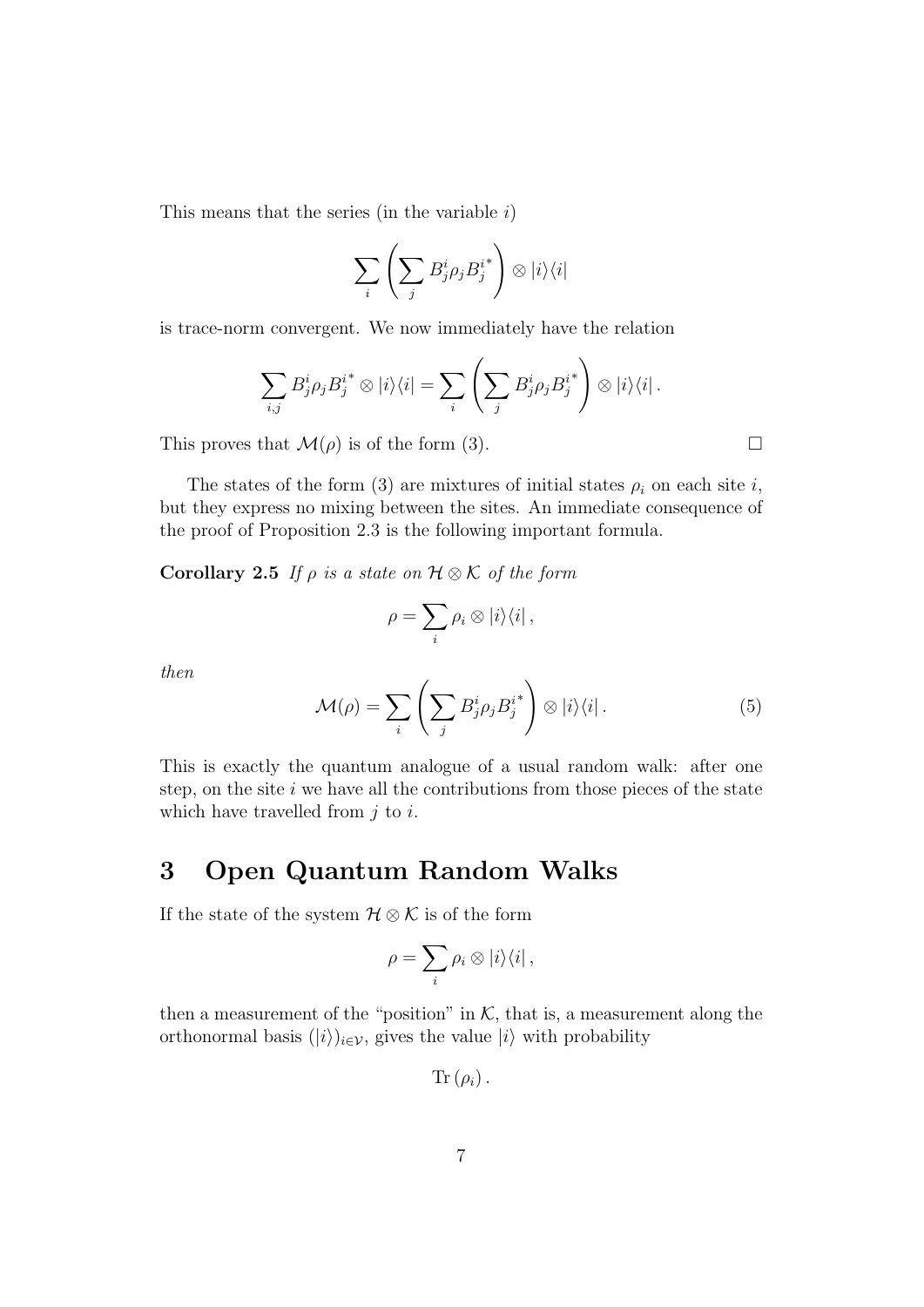As proved in Corollary 2.5, after applying the completely positive map  $\mathcal M$ the state of the system  $\mathcal{H} \otimes \mathcal{K}$  is

$$
\mathcal{M}(\rho) = \sum_{i} \sum_{j} B_{j}^{i} \rho_{j} B_{j}^{i} \otimes |i\rangle\langle i|.
$$

Hence, a measurement of the position in  $K$  would give that each site i is occupied with probability

$$
\sum_{j} \text{Tr} \left( B_j^i \rho_j B_j^{i^*} \right) . \tag{6}
$$

Now, let us see what happens if the measurement is performed after two steps only. In this case, the state of the system is

$$
\mathcal{M}^{2}(\rho) = \sum_{i} \sum_{j} \sum_{k} B_{j}^{i} B_{k}^{j} \rho_{k} B_{k}^{j}^{*} B_{j}^{i} \otimes |i\rangle\langle i|.
$$

Hence measuring the position, we get the site  $|i\rangle$  with probability

$$
\sum_{j} \sum_{k} \text{Tr} \left( B_j^i B_k^j \rho_k B_k^{j^*} B_j^{i^*} \right) . \tag{7}
$$

Clearly, there is no way to understand the probability measure given in (7) for two steps with the help of only the probability measure on one step (6). One needs to know the density matrices  $\rho_k$ .

The random walk which is described this way by the iteration of the completely positive map  $\mathcal M$  is not a classical random walk, it is a quantum random walk. The rules for jumping from a site to another are dictated by the sites, but also by the chirality. This is what we call an "Open Quantum Random Walk".

Let us resume these remarks in the following proposition, which follows easily from the previous results and remarks.

**Proposition 3.1** Given any initial state  $\rho^{(0)}$  on  $\mathcal{H} \otimes \mathcal{K}$ , then for all  $n \geq 1$ the states  $\rho^{(n)} = \mathcal{M}^n(\rho^{(0)})$  are all of the form

$$
\rho^{(n)} = \sum_i \rho_i^{(n)} \otimes |i\rangle\langle i|.
$$

They are given inductively by the following relation:

$$
\rho_i^{(n+1)} = \sum_j B^i_j \,\rho_j^{(n)} \, B^{i^*}_j.
$$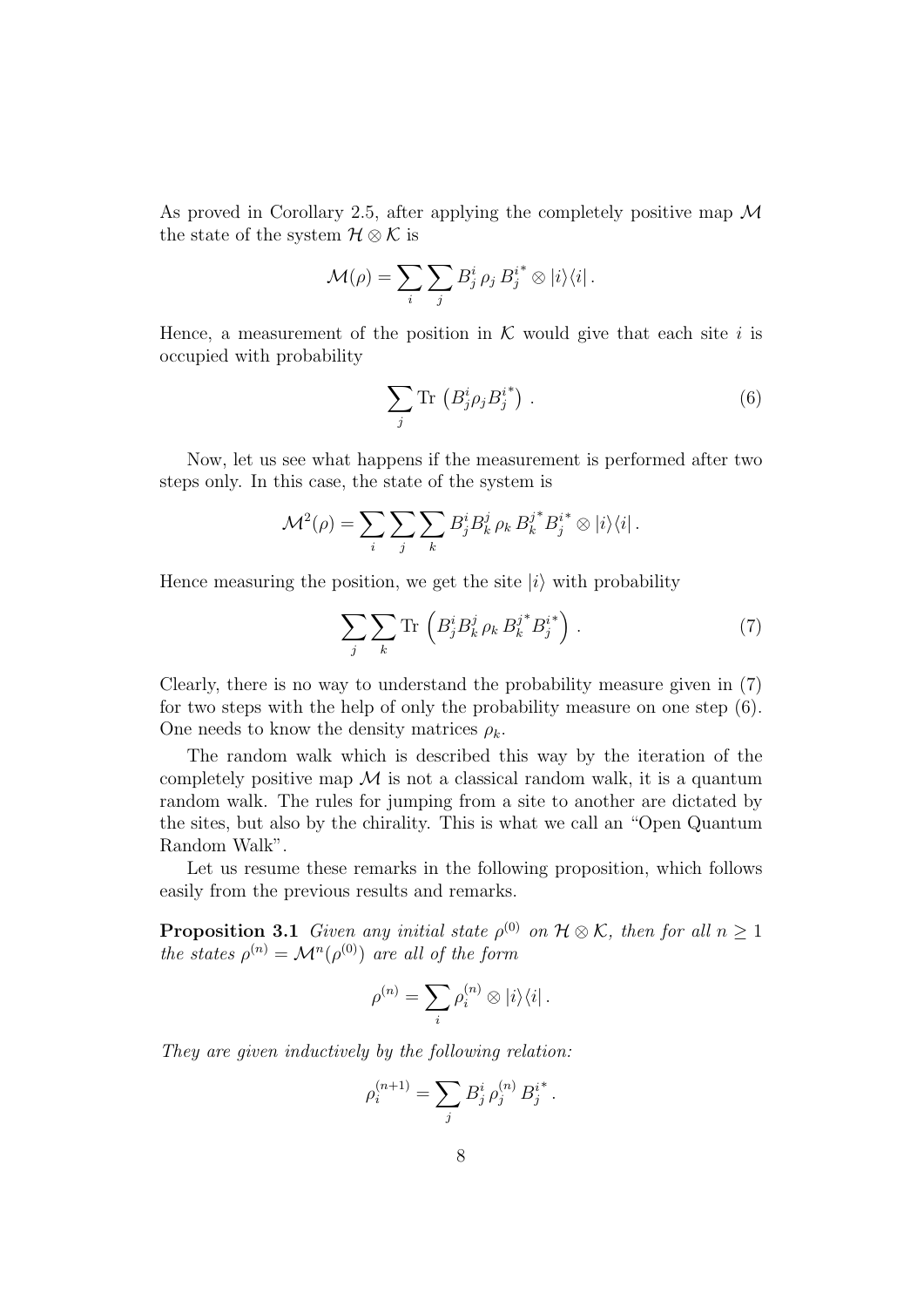For each  $n \geq 1$ , the quantities

$$
p_i^{(n)} = \text{Tr}\left(\rho_i^{(n)}\right), \quad i \in \mathcal{V}
$$

define a probability distribution  $p^{(n)}$  on V, it is called the "probability distribution of the open quantum random walk at time  $n^{\prime\prime}$ .

Before going ahead with the properties of the Open Quantum Random Walks, let us introduce a few examples.

#### 4 Examples on Z

It is very easy to define a stationary open quantum random walk on Z. Let  $\mathcal H$  be any Hilbert space and  $B, C$  be two bounded operators on  $\mathcal H$  such that

$$
B^*B+C^*C=I.
$$

Then we can define an open quantum random walk on  $\mathbb Z$  by saying that one can only jump to nearest neighbors: a jump to the left is given by B and a jump to the right is given by  $C$ . In other words, we put

$$
B_i^{i-1} = B \qquad \text{and} \qquad B_i^{i+1} = C
$$

for all  $i \in \mathbb{Z}$ , all the others  $B_j^i$  being equal to 0.

Starting with an initial state  $\rho^{(0)} = \rho_0 \otimes |0\rangle\langle 0|$ , after one step we have the state

$$
\rho^{(1)} = B\rho_0 B^* \otimes |1\rangle\langle-1| + C\rho_0 C^* \otimes |1\rangle\langle1|.
$$

The probability of presence in  $|-1\rangle$  is Tr  $(B\rho_0 B^*)$  and the probability of presence in  $|1\rangle$  is Tr  $(C\rho_0 C^*)$ .

After the second step, the state of the system is

$$
\rho^{(2)} = B^2 \rho_0 B^{2^*} \otimes | -2 \rangle \langle -2 | + C^2 \rho_0 C^{2^*} \otimes | 2 \rangle \langle 2 | +
$$
  
+ 
$$
(CB \rho_0 B^* C^* + BC \rho_0 C^* B^*) \otimes |0 \rangle \langle 0|.
$$

The associated probabilities for the presence in  $|-2\rangle$ ,  $|0\rangle$ ,  $|2\rangle$  are then

Tr 
$$
(B^2 \rho_0 B^{2*})
$$
, Tr  $(CB\rho_0 B^* C^* + BC\rho_0 C^* B^*)$  and Tr  $(C^2 \rho_0 C^{2*})$ ,

respectively.

One can iterate the above procedure and generate our open quantum random walk on  $\mathbb{Z}$ .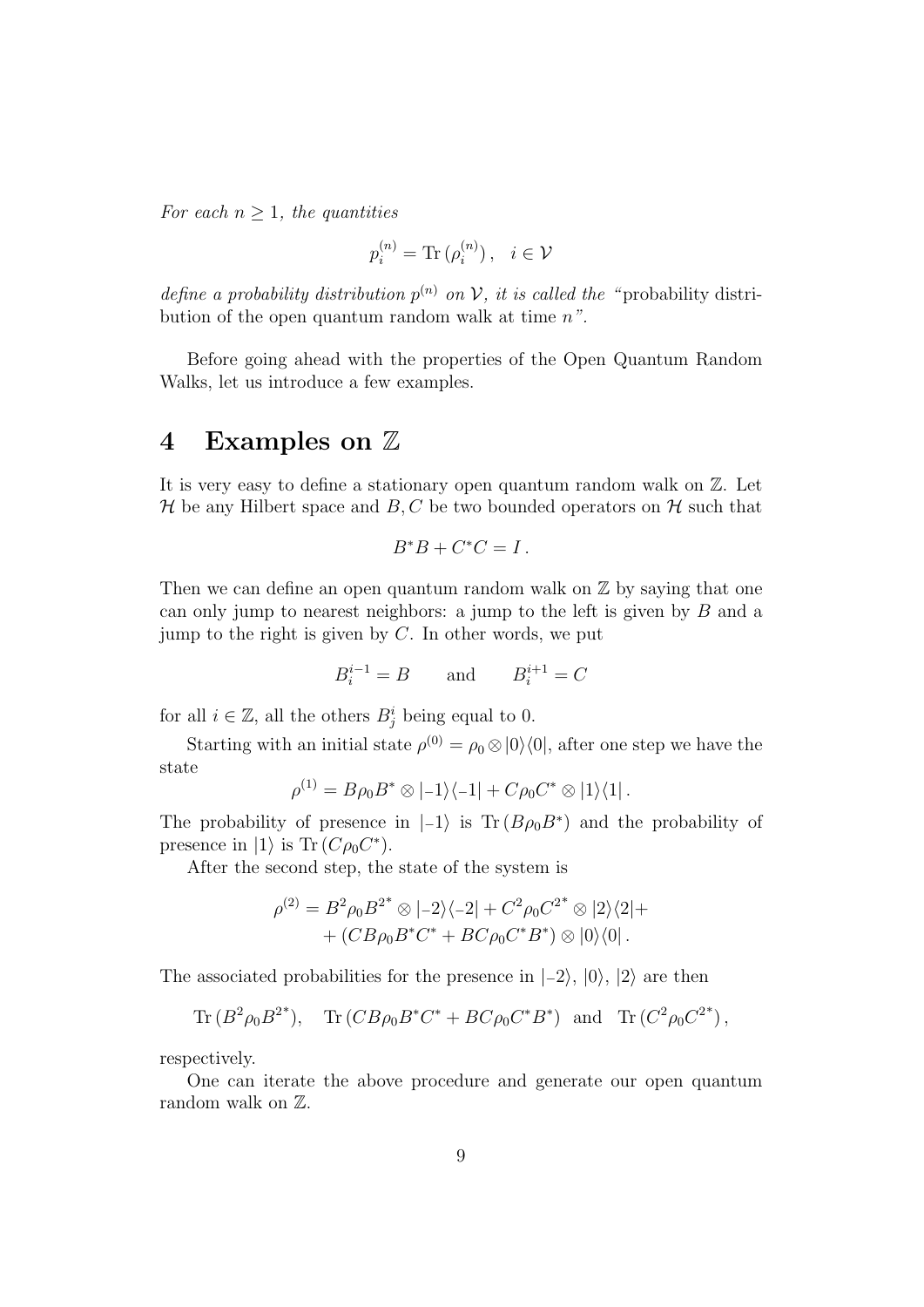As further example, take

$$
B = \frac{1}{\sqrt{3}} \begin{pmatrix} 1 & 1 \\ 0 & 1 \end{pmatrix} \quad \text{and} \quad C = \frac{1}{\sqrt{3}} \begin{pmatrix} 1 & 0 \\ -1 & 1 \end{pmatrix}.
$$

The operators B and C do satisfy  $B^*B + C^*C = I$ . Let us consider the associated open quantum random walk on Z. Starting with the state

$$
\rho^{(0)} = \begin{pmatrix} 1 & 0 \\ 0 & 0 \end{pmatrix} \otimes |0\rangle\langle 0|,
$$

we find the following probabilities for the 4 first steps:

|       |    |    |          | $ -4\rangle$ $ -3\rangle$ $ -2\rangle$ $ -1\rangle$ $ 0\rangle$ $ +1\rangle$ $ +2\rangle$ $ +3\rangle$ $ +4\rangle$ |    |    |  |
|-------|----|----|----------|---------------------------------------------------------------------------------------------------------------------|----|----|--|
| $n=0$ |    |    |          |                                                                                                                     |    |    |  |
| $n=1$ |    |    |          |                                                                                                                     |    |    |  |
| $n=2$ |    |    |          |                                                                                                                     |    |    |  |
| $n=3$ |    | 27 |          | 27                                                                                                                  |    |    |  |
| $n=4$ | 81 |    | 10<br>81 |                                                                                                                     | 27 | 26 |  |

The distribution obviously starts asymmetric, uncentered and rather wild. The interesting point is that, while keeping its quantum behavior time after time, simulations show up clearly a tendancy to converge to a normal centered distribution.

A proof of this fact, in this particular example, is accessible making use of the translation invariance of the walk and using Fourier transform techniques, in the same way as as is done (though, in a quite different language) in [20]. It is to be noticed that such methods do not give explicit or accessible parameters for the limit Gaussian distribution. Indeed, such methods are based on the spectral behavior near the origin of a particular perturbation of the dynamics; the associated parameters are then in general hard to compute. Another approach to these central limit behaviors is developed in [23], based on Markov chain and random media techniques; it gives rise to more general results than [20] and it gives rise to explicit parameters for the Gaussian limit distributions.

Coming back to our example, Figure 1 below shows the distribution obtained at times  $n = 4$ ,  $n = 8$  and  $n = 20$ .

One can produce examples where several Gaussians are appearing, including the case where Gaussians are reduced to Dirac masses. It is to be noted that the rigorous proof of such asymptotic behaviors, where several Gaussians are appearing, is out of reach with simple arguments like Fourier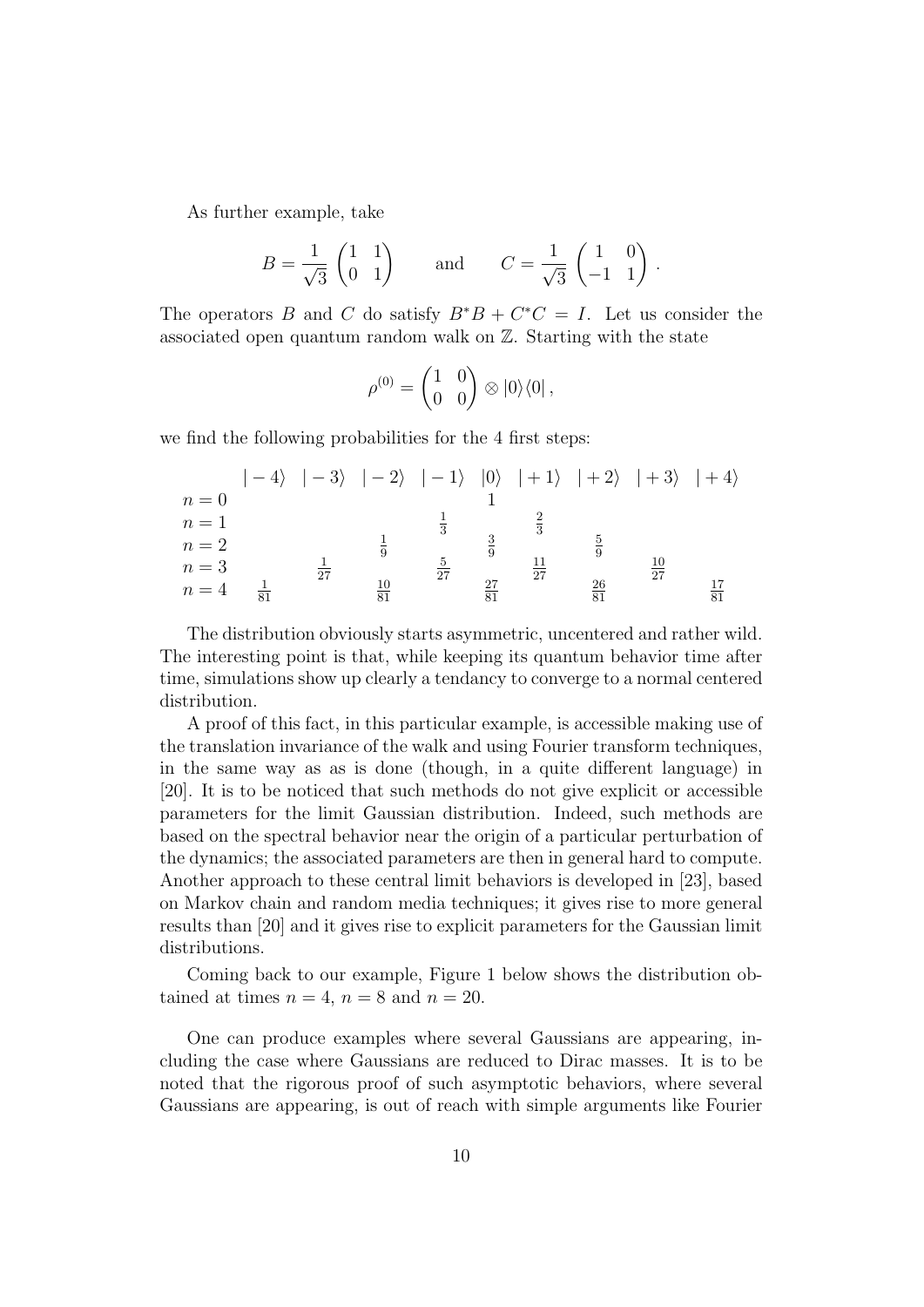

Figure 1: An O.Q.R.W. on  $\mathbb Z$  which gives rise to a centered Gaussian at the limit, while starting clearly uncentered (at time  $n = 4$ ,  $n = 8$ ,  $n = 20$ )

transforms. In the article [20], cited above, their techniques only allow to consider the case of a single Gaussian distribution at the limit. A detailed study of Central Limit Theorems for O.Q.R.W. is presented in [23], where some of the cases with several Gaussians are considered. A general Central Limit Theorem for O.Q.R.W. is, at the time we write, still an open problem. In this article, we stick to numerical simulations only and we refer to [23] for a detailed study of central limit theorems in this context.

For example, let us take  $H$  being of dimension 5. For the sake of a compact notation, we put  $C_2 = \cos(2t)$ ,  $C_4 = \cos(4t)$ ,  $S_2 = \sin(2t)$  and  $S_4 = \sin(4t)$ . Consider the matrices

$$
B = \frac{1}{4} \begin{pmatrix} 0 & -2S_2 - S_4 & 0 & 2S_2 - S_4 & 0 \\ -2S_2 - S_4 & 0 & -2\sqrt{\frac{3}{2}}S_4 & 0 & 2S_2 - S_4 \\ 0 & -2\sqrt{\frac{3}{2}}S_4 & 0 & -2\sqrt{\frac{3}{2}}S_4 & 0 \\ 2S_2 - S_4 & 0 & -2\sqrt{\frac{3}{2}}S_4 & 0 & -2S_2 - S_4 \\ 0 & 2S_2 - S_4 & 0 & -2S_2 - S_4 & 0 \end{pmatrix}
$$

and

$$
C = \frac{1}{8} \begin{pmatrix} L & 0 & C & 0 & L' \\ 0 & 4(C_2 + C_4) & 0 & 4(-C_2 + C_4) & 0 \\ C & 0 & 2(1 + 3C_4) & 0 & C \\ 0 & 4(-C_2 + C_4) & 0 & 4(C_2 + C_4) & 0 \\ L' & 0 & C & 0 & L \end{pmatrix},
$$

where

$$
L = 3 + 4C_2 + C_4, \qquad L' = 3 - 4C_2 + C_4, \qquad C = -\sqrt{6}(1 - C_4).
$$

Simulations of this open quantum random walk indicates that the limit behavior exhibits two Gaussians plus a Dirac soliton. The two Gaussians get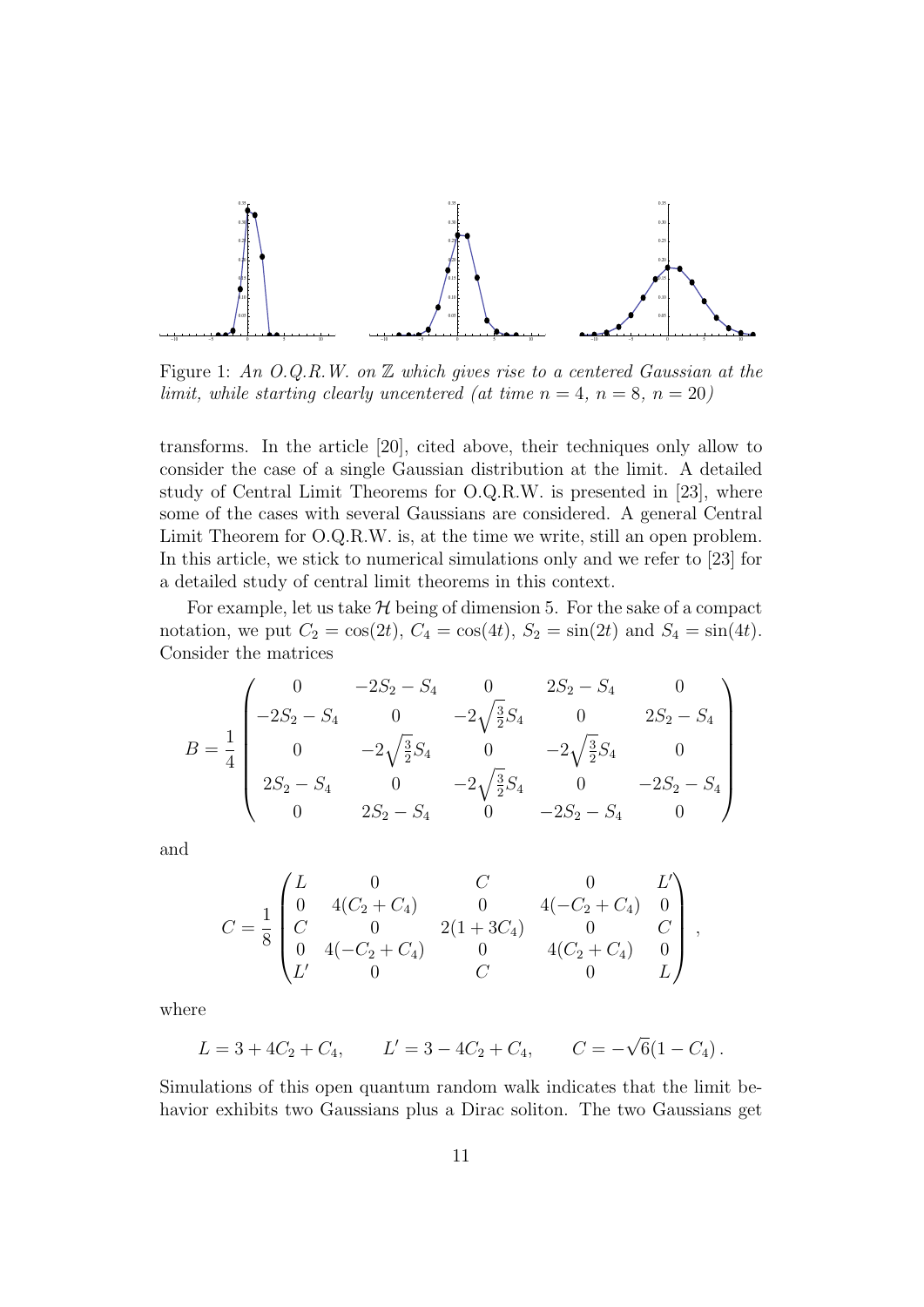slowly constructed, point by point, as the soliton loses its mass. In Figure 2 we show the time evolution when the parameter t is equal to  $t = \pi/40$ , the initial state being  $\rho^{(0)} = \frac{1}{5}$  $\frac{1}{5}I\otimes|0\rangle\langle0|$ . Changing the parameter t makes the



Figure 2: Two Gaussians moving towards right are constructed point by point while the soliton loses its mass (parameter  $t = \pi/40$ , times  $n = 50$ ,  $n = 100$ ,  $n = 200$ ).

Gaussians moving at different speeds and even change their direction.

# 5 Examples on Graphs

In order to give examples on finite graphs it is useful to fix a notation. We shall denote the operators involved in the open quantum random walk in a way similar to the notation of stochastic matrices for Markov chains. If the set of vertices is  $V = \{1, ..., V\}$ , we shall denote the operators  $B_j^i$  inside a  $V \times V$ -matrix as follows:

$$
\begin{pmatrix} B_1^1 & B_1^2 & \dots & B_1^V \\ B_2^1 & B_2^2 & \dots & B_2^V \\ \vdots & \vdots & \vdots & \vdots \\ B_V^1 & B_V^2 & \dots & B_V^V \end{pmatrix}
$$

.

That is, on line j are all the operators for the contributions  $B_j^i$  which start from  $j$  and go to another site  $i$ . The usual property for stochastic matrices that the sum of each line is 1, is replaced by  $\sum_i B_j^{i*} B_j^i = I$  for each line. With this notation one can easily describe examples. On the graph with two vertices we consider the transition operators of the form

$$
\begin{pmatrix} D_1 & D_2 \\ B & C \end{pmatrix}
$$

where  $D_1$  and  $D_2$  are any diagonal matrices such that  $D_1^*D_1 + D_2^*D_2 = D_1$ and where

$$
B = \begin{pmatrix} 0 & \sqrt{p} \\ 0 & 0 \end{pmatrix} \quad \text{and} \quad C = \begin{pmatrix} 1 & 0 \\ 0 & \sqrt{1-p} \end{pmatrix},
$$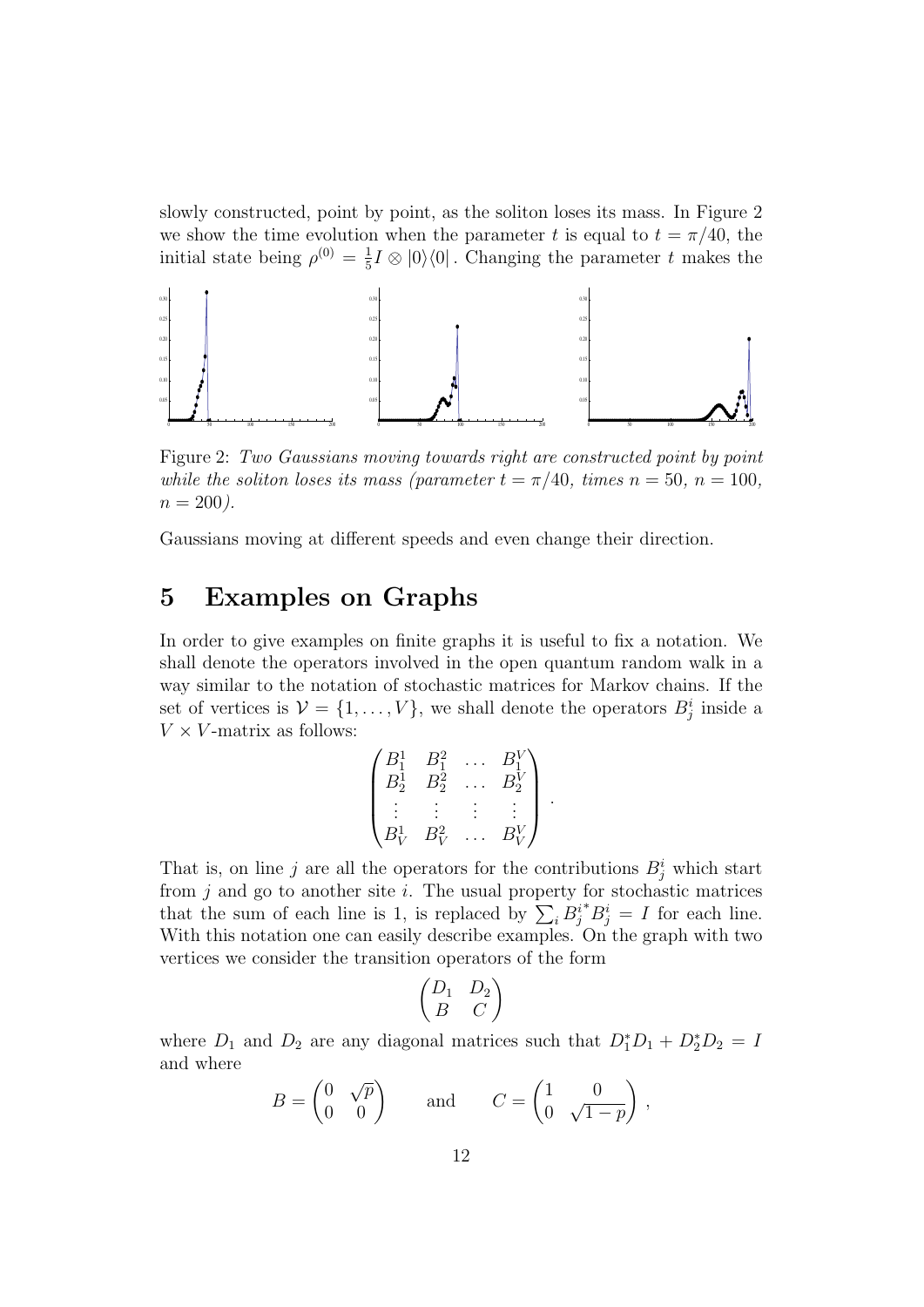for some  $p \in (0, 1)$ . It is easy to prove rigorously that the density matrix of these examples always converges to

$$
\begin{pmatrix} 1 & 0 \\ 0 & 0 \end{pmatrix} \otimes |2\rangle\langle 2|.
$$

This is to say that the "mass" is always asymptotically leaving the site  $|1\rangle$ in order to "charge" the site  $|2\rangle$  only.

The above idea can be pushed further to a chain of N sites connected as follows

|                                                    |  | $(D_1 \quad D_2 \quad 0 \quad 0 \quad \dots \quad 0 \quad 0 \quad 0$           |                 |                                                                |
|----------------------------------------------------|--|--------------------------------------------------------------------------------|-----------------|----------------------------------------------------------------|
|                                                    |  | $D_3$ 0 $D_4$ 0  0                                                             | $\vert 0 \vert$ |                                                                |
|                                                    |  | $\begin{array}{ ccccccccccccccc }\n0 & D_5 & 0 & D_6 & \dots & 0\n\end{array}$ | $\vert 0 \vert$ |                                                                |
| $\mathbb{R}^n$ , the first particle $\mathbb{R}^n$ |  |                                                                                |                 |                                                                |
|                                                    |  |                                                                                |                 | $0 \quad 0 \quad \ldots \quad D_{2N-3} \quad 0 \quad D_{2N-2}$ |
|                                                    |  | $0 \quad 0 \quad \dots \quad 0 \quad B$                                        |                 |                                                                |

.

Then any initial state, for example any state of the form  $\rho_0 \otimes |1\rangle\langle 1|$ , will converge to the state

$$
\begin{pmatrix} 1 & 0 \\ 0 & 0 \end{pmatrix} \otimes |N\rangle\langle N|.
$$

Though this example is rather classical in its behavior, it is interesting for it gives a model of a sort of "excitation transport": giving any initial state on the site 1 only, the state will then be, more or less quickly, transported along the chain and will end up into the excited state on the site  $|N\rangle$ , see [24] for example.

An important open problem is to be noted in this context. In the case of classical Markov chain on a finite (or even countable) graph, a classification of the behaviors is well-known. The nodes are separated into recurrent and transient ones. The definition of a recurrent or a transient node is rather simple and clear (a node is transient if, starting from it one can reach another node with strictly positive probability, but with no probability of coming back; if it is not transient a node is recurrent). It is well-known that the invariant measures are exactly supported by the recurrent nodes.

Regarding the few examples described above, it is natural to wonder if there exists some equivalent characterization for OQRW. How can one see on the  $B_i^j$  $i$ 's that a given node will be "recurrent", that is, will be in the support of the invariant states? For the moment, no obvious answer appeared to this question; the characterization of recurrence and transience seems not so simple in this quantum context.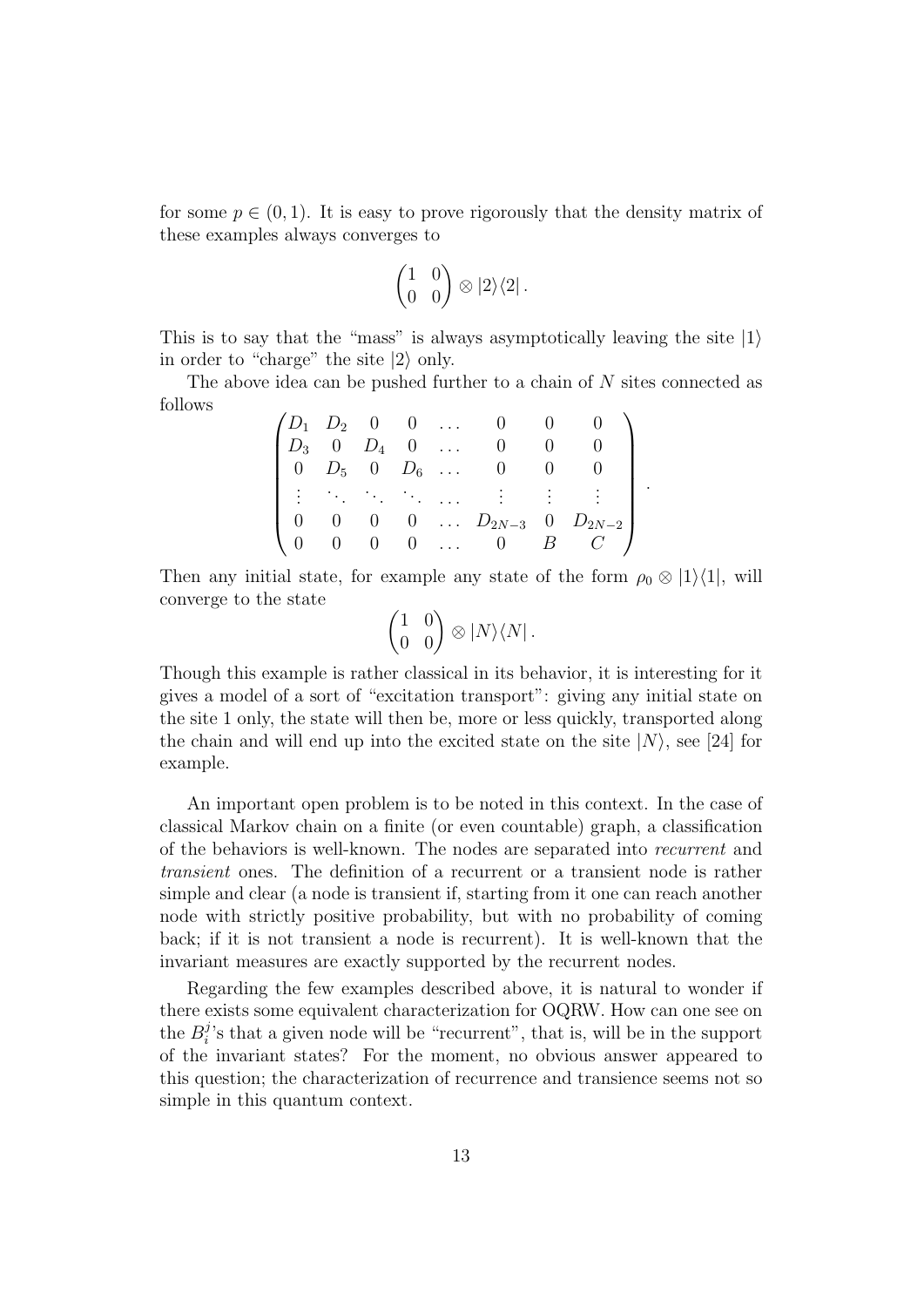### 6 Recovering Classical Markov Chains

Let us now come back to the general setup of Open Quantum Random Walks.

It is very interesting to notice that all the classical Markov chains can be recovered as particular cases of Open Quantum Random Walks. We only treat here the homogenous case, the discussion would be similar in the nonhomogeneous case.

Consider  $P = (P(j, i))$  a stochastic matrix, that is  $P(j, i)$  are classical probability transitions on  $\mathcal V$ . They express the transition probabilities of a Markov chain  $(X_n)$  on  $\mathcal V$ , that is,

$$
P(j, i) = \mathbb{P}(X_{n+1} = i | X_n = j).
$$

In particular, recall that

$$
\sum_{i \in \mathcal{V}} P(j, i) = 1
$$

for all  $i$ .

**Proposition 6.1** Put  $\mathcal{H} = \mathcal{K} = \mathbb{C}^{\mathcal{V}}$  and consider any family of unitary operators  $U_j^i$  on  $\mathbb{C}^N$ ,  $i, j \in \mathcal{V}$ . Consider the operators

$$
B_j^i = \sqrt{P(j,i)} U_j^i.
$$

They satisfy

$$
\sum_i {B_j^i}^*B_j^i=I
$$

for all j. Furthermore, given any initial state  $\rho^{(0)}$ , the associated open quantum random walk  $(M^n)$  has the same probability distributions  $(p^{(n)})$  as the classical Markov chain  $(X_n)$  with transition probability matrix P and initial measure

$$
p_i^{(0)} = \text{Tr}(\langle i | \rho^{(0)} | i \rangle).
$$

**Proof** The relation on the operators  $B_j^i$  is obvious for

$$
\sum_{i} B_{j}^{i*} B_{j}^{i} = \sum_{i} P(j,i) U_{j}^{i*} U_{j}^{i} = \sum_{i} P(j,i) I = I.
$$

Whatever is the initial state  $\rho$ , if we put  $\rho_i = \langle i | \rho | i \rangle$ , we get by Proposition 2.3 and its proof

$$
\mathcal{M}(\rho) = \sum_{i} \left( \sum_{k} P(k, i) U_{k}^{i} \rho_{k} U_{k}^{i} \right) \otimes |i\rangle\langle i|.
$$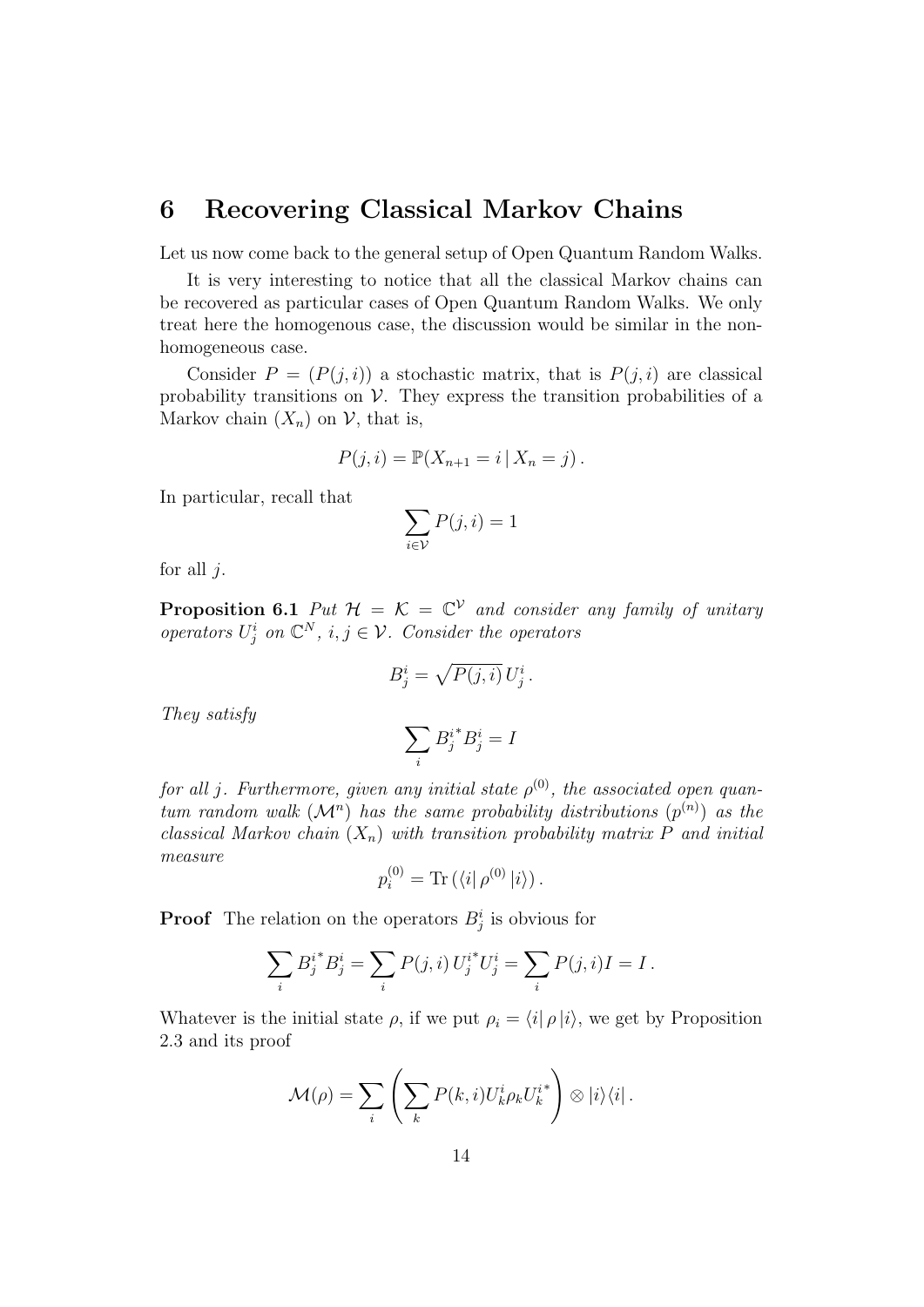The probability to be located on site  $i$  is then

$$
\sum_{k} P(k,i) \operatorname{Tr} (U_k^i \rho_k U_k^{i^*}) = \sum_{k} P(k,i) \operatorname{Tr} (\rho_k).
$$

That is, we get the classical transition probabilities for a classical Markov chain on the set V, driven by the transition probabilities  $P(i, j)$  and with initial measure  $p_i^{(0)} = \text{Tr}(\rho_i)$ .

After two steps, the probability to be located at site  $i$  is

$$
\sum_{k} \sum_{l} P(l,k) P(k,i) \operatorname{Tr} \left( U_k^i U_l^k \rho_l U_l^{k*} U_k^{i*} \right) = \sum_{k} \sum_{l} P(l,k) P(k,i) \operatorname{Tr} (\rho_l).
$$

That is, once again the usual transition probabilities for two steps of the above Markov chain. It is not difficult to get convinced, by induction, that this works for any number of steps.  $\square$ 

# 7 Quantum Trajectories

We shall now describe a very interesting and convenient way to simulate OQRWs by means of Quantum Trajectories. This property seems very important when one wants to study the limit behavior of these quantum random walks (see  $|23|$ ).

The principle of the quantum trajectories associated to an open quantum random walk is the following. Starting from any initial state  $\rho$  on  $H \otimes \mathcal{K}$  we apply the mapping  $M$  and then a measurement of the position in  $K$ . We end up with a random result for the measurement and a reduction of the wave-packet gives rise to a random state on  $\mathcal{H} \otimes \mathcal{K}$  of the form

$$
\rho_i\otimes |i\rangle\langle i|.
$$

We then apply the procedure again: an action of the mapping  $\mathcal M$  and a measurement of the position in  $K$ .

**Theorem 7.1** By repeatedly applying the completely positive map  $\mathcal M$  and a measurement of the position on  $K$ , one obtains a sequence of random states on  $H \otimes \mathcal{K}$ . This sequence is a non-homogenous Markov chain with law being described as follows. If the state of the chain at time n is  $\rho \otimes |j\rangle\langle j|$ , then at time  $n+1$  it jumps to one of the values

$$
\frac{1}{p(i)} B_j^i \rho B_j^{i^*} \otimes |i\rangle\langle i| \,, \quad i \in \mathcal{V},
$$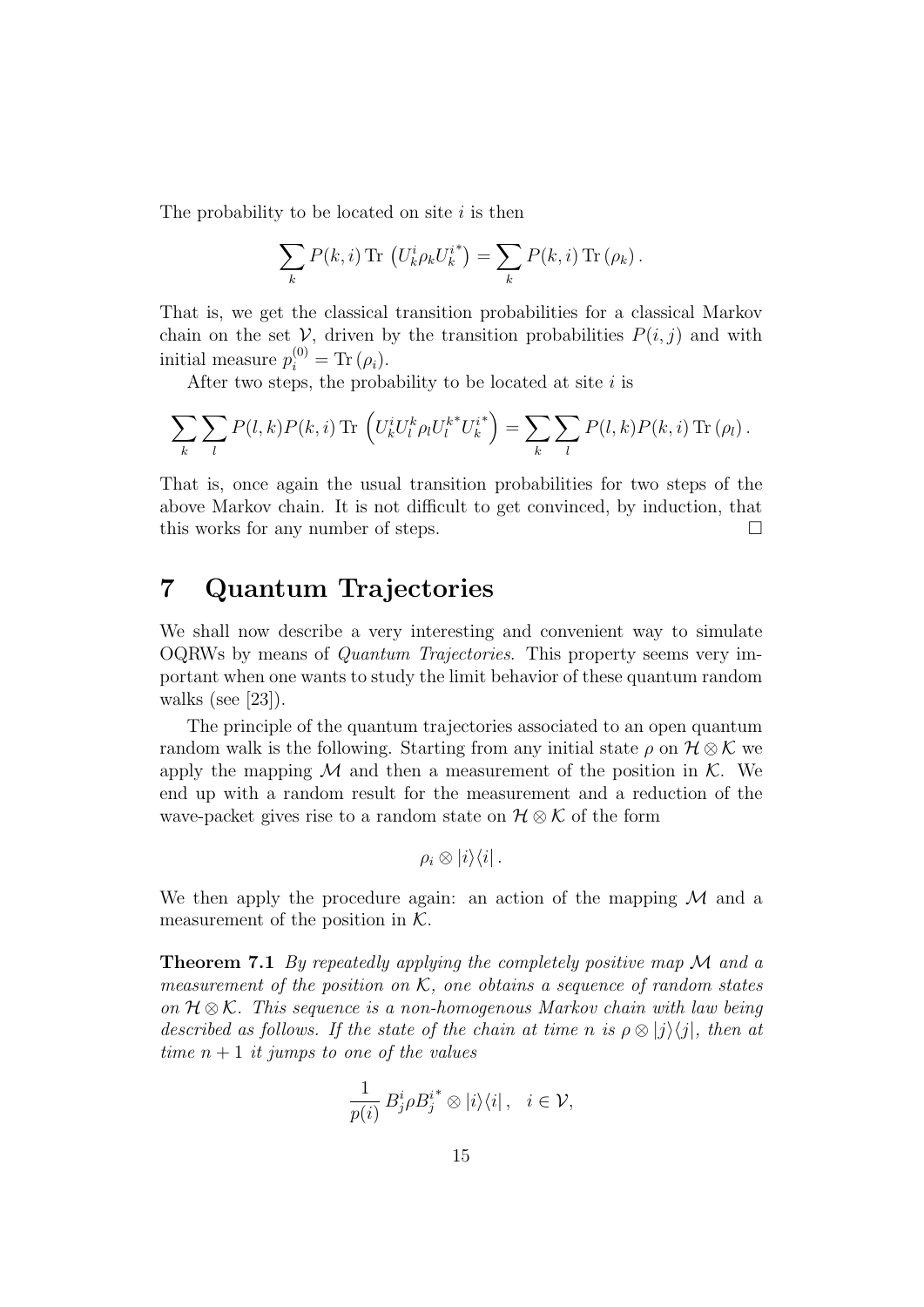with probability

$$
p(i) = \text{Tr} (B_j^i \rho B_j^{i^*}).
$$

This Markov chain  $(\rho^{(n)})$  is a simulation of the master equation driven by M, that is,

$$
\mathbb{E}\left[\rho^{(n+1)}\,|\,\rho^{(n)}\right]=\mathcal{M}(\rho^{(n)})\,.
$$

Furthermore, if the initial state is a pure state, then the quantum trajectory stays valued in pure states and the Markov chain is described as follows. If the state of the chain at time n is the pure state  $|\varphi\rangle \otimes |j\rangle$ , then at time  $n+1$ it jumps to one of the values

$$
\frac{1}{\sqrt{p(i)}} B_j^i |\varphi\rangle \otimes |i\rangle \, , \quad i \in \mathcal{V},
$$

with probability

$$
p(i) = ||B_j^i||\varphi\rangle||^2.
$$

**Proof** Let  $\rho \otimes |j\rangle\langle j|$  be the initial state. After acting by M the state is

$$
\sum_i (B_i^j \rho B_i^{j^*}) \otimes |i\rangle\langle i|.
$$

Measuring the vertices, gives the site  $i$  with probability

$$
p(i) = \text{Tr} (B_i^j \rho B_i^{j^*}).
$$

By the usual wave-packet reduction postulate, the state after having been measured with this value is

$$
\frac{1}{p(i)}(B_i^j \rho B_i^{j^*}) \otimes |i\rangle\langle i|.
$$

This state being given, if we repeat the procedure, then clearly the next step depends only on the new state of the system. We end up with a (nonhomogenous) Markov chain structure.

On average, the values of this Markov chain after one step is

$$
\mathbb{E}\left[\rho^{(n+1)}\,|\,\rho^{(n)}=\rho\otimes|j\rangle\langle j|\right]=\sum_{i}p(i)\,\frac{1}{p(i)}(B_i^j\rho B_i^{j^*})\otimes|i\rangle\langle i|
$$

$$
=\sum_{i}(B_i^j\rho B_i^{j^*})\otimes|i\rangle\langle i|
$$

$$
=\mathcal{M}(\rho^{(n)})\,.
$$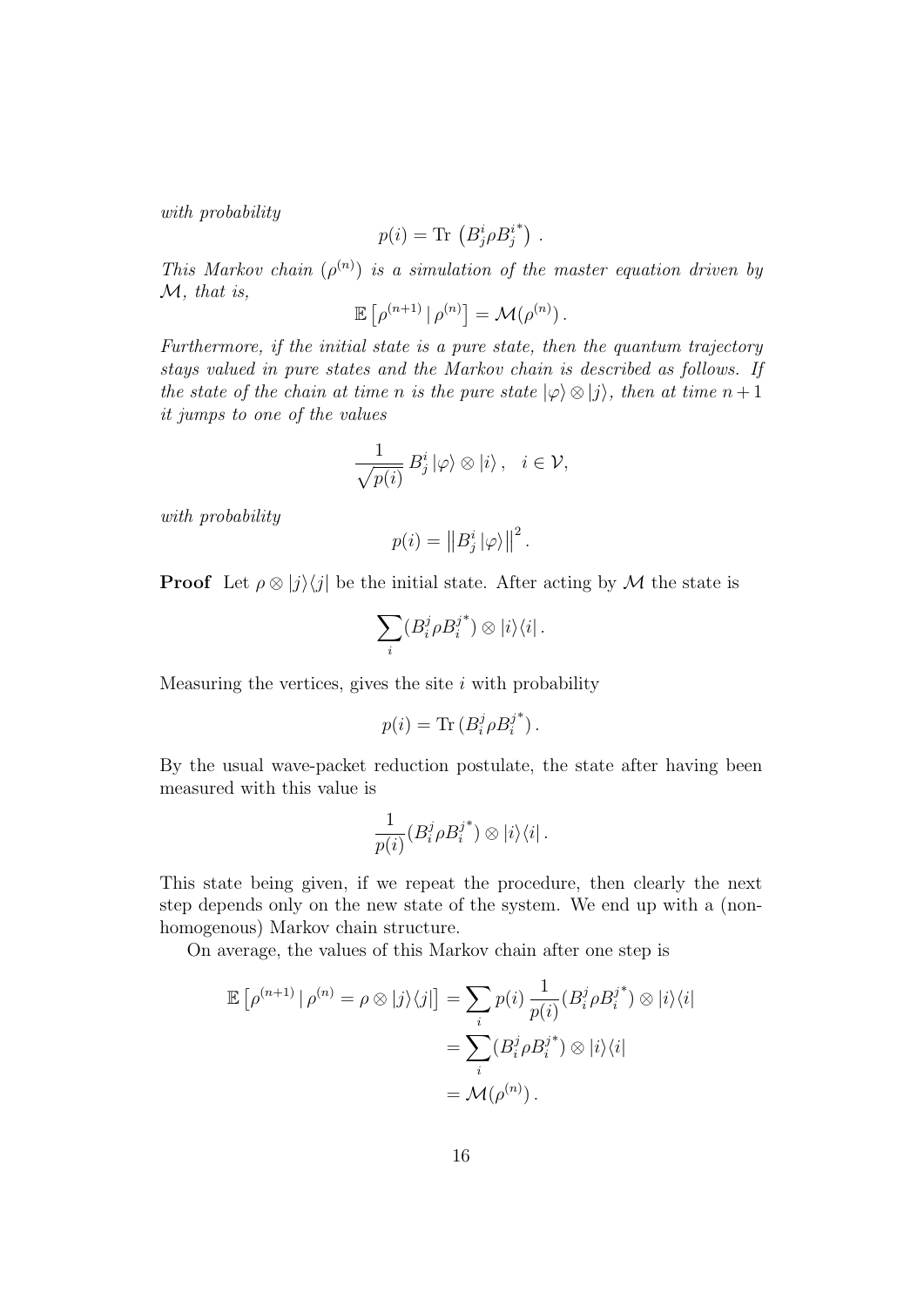If  $\rho$  is a pure state  $|\phi\rangle\langle\phi|\otimes|i\rangle\langle i|$ , then it stays a pure state at each step. Indeed, any initial pure state  $|\phi\rangle\langle\phi|\otimes|i\rangle\langle i|$  will jump randomly to one of the states

$$
\frac{1}{p_i^j} B_i^j |\phi\rangle\langle\phi| B_i^{j^*} \otimes |j\rangle\langle j|
$$

with probability

$$
p(i) = \text{Tr} (B_i^j | \phi \rangle \langle \phi | B_i^{j^*} ).
$$

In other words, it jumps from the pure state  $|\phi\rangle \otimes |i\rangle$  to any of the pure states

$$
\frac{1}{\sqrt{p(i)}} B_i^j |\phi\rangle \otimes |j\rangle
$$

with probability

$$
p(i) = ||B_i^j|\phi\rangle||^2.
$$

We have a classical Markov chain valued in the space of wave functions of the form  $|\phi\rangle \otimes |i\rangle$ . On average, this random walk simulates the master equation driven by  $M$ .

# 8 Realization Procedure

It is natural to wonder how such Open Quantum Random Walks can actually be realized physically. We shall here discuss a way to achieve it.

For the sake of a simple discussion, we restrict ourselves in this section to the case where either  $V$  is finite, or the number of non-vanishing  $B_j^i$ 's is finite for every fixed  $j$ . This is the case in all our examples and makes all the sums finite in the following.

Consider an open quantum random walk on  $\mathcal V$  with chirality space  $\mathcal H$  and with associated transition operators  $B_j^i$ . Recall that we have supposed that

$$
\sum_{i\in\mathcal{V}}{B_j^i}^*B_j^i=I
$$

for all  $j \in \mathcal{V}$ . Hence, for all  $j \in \mathcal{V}$  there exists a unitary operator  $U(j)$  on  $H \otimes K$  whose first column (we choose  $|1\rangle$  to be the first vector) is given by

$$
U_1^i(j) = B_j^i.
$$

This unitary operator is a unitary operator that dilates the completely positive map

$$
\mathcal{M}_j(\rho) = \sum_i B^i_j \rho B^{i^*}_j.
$$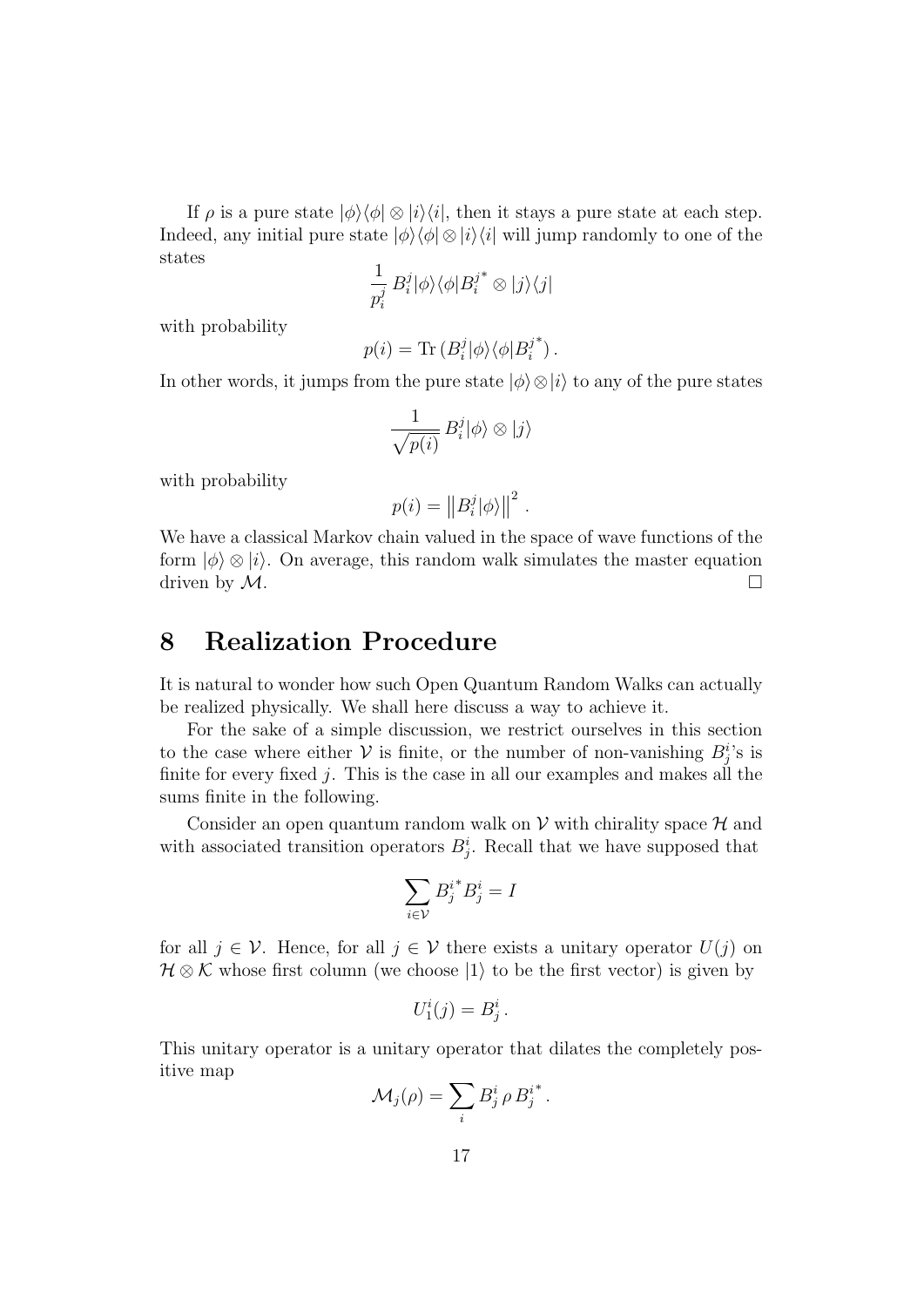In other words, the completely positive map  $\mathcal{M}_i$  on  $\mathcal{H}$  is the partial trace of some unitary interaction between  $\mathcal H$  and some environment  $\mathcal E$ . It is wellknown that the dimension of the environment can be chosen to be the same as the number of Krauss operators appearing in the decomposition of  $\mathcal{M}_j$ , that is, in our case they are indexed by  $\mathcal V$ . Hence the environment can be chosen to be  $\mathcal{E} = \mathcal{K}$ .

The state space on which one performs the realization procedure is  $\mathcal{H} \otimes$  $\mathcal{K}_1 \otimes \mathcal{K}_2$  where  $\mathcal{K}_1$  and  $\mathcal{K}_2$  are two copies of  $\mathcal{K}$ . Let us present the main ingredients which shall appear in the realization procedure.

Each unitary operator  $U(j)$  defined above acts on  $\mathcal{H} \otimes \mathcal{K}_1$ . We construct the unitary operator

$$
U = \sum_j U(j) \otimes |j\rangle\langle j|
$$

which acts now on  $\mathcal{H} \otimes \mathcal{K}_1 \otimes \mathcal{K}_2$ .

We shall also need the so-called *swap operator* S on  $\mathcal{K}_1 \otimes \mathcal{K}_2$  defined by

$$
S(|j\rangle \otimes |k\rangle) = |k\rangle \otimes |j\rangle.
$$

It is a unitary operator on  $\mathcal{K}_1 \otimes \mathcal{K}_2$  which simply expresses the fact of exchanging the two systems  $\mathcal{K}_1$  and  $\mathcal{K}_2$ .

We shall also use a *decoherence procedure* on the space  $\mathcal{K}_1$ , along the basis  $(|i\rangle)$ . By this we mean the following: if the system is in a superposition of pure states

$$
|\varphi\rangle = \sum_i \lambda_i |i\rangle ,
$$

then this system is coupled to an environment in such a way and in a sufficiently long time, for the state of  $\mathcal{K}_1$  to become

$$
\sum_i |\lambda_i|^2 |i\rangle\langle i|.
$$

This is to say that we have chosen a coupling of  $\mathcal{K}_1$  with some environment which makes the off-diagonal terms of the density matrix  $|\varphi\rangle\langle\varphi|$  converge exponentially fast to 0. This kind of decoherence is now well-known in physics. It is rather easy to describe an environment and an explicit Hamiltonian which will produce such a result, we do not develop this point here, see [25] for example.

Finally, we shall need a *refreshing procedure*, that is, if  $\mathcal{K}_1$  is in any state  $\rho$  then we put it back to the state  $|1\rangle\langle 1|$ . By this we mean either that the system  $\mathcal{K}_1$  is taken away and re-prepared in the state  $|1\rangle\langle 1|$ , or that a new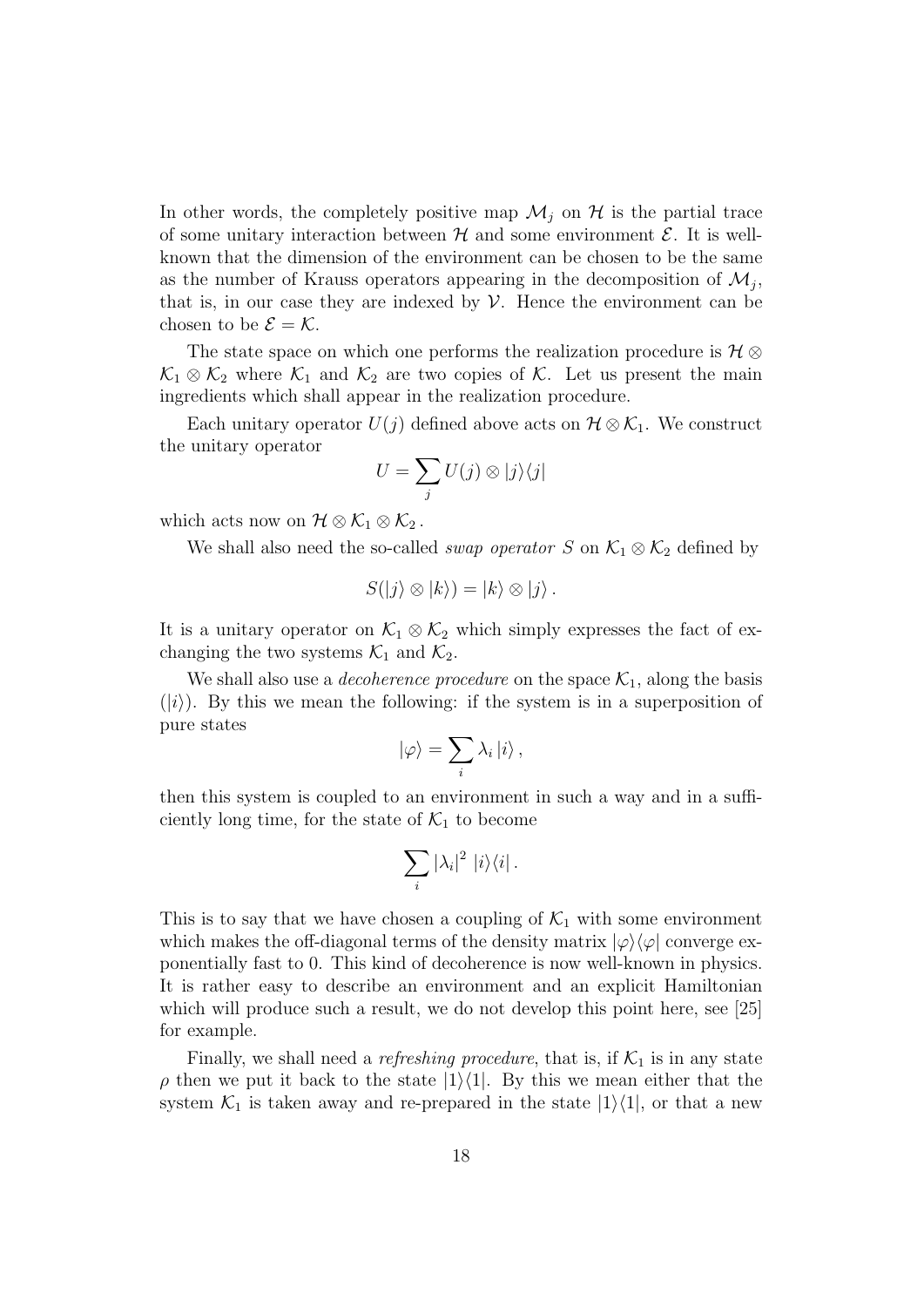copy of  $\mathcal{K}_1$  in the state  $|1\rangle\langle 1|$  is brought into the game in order to replace the old copy, which will play no role anymore (see [25] for theoretical setup, or [26] for concrete experiments).

**Proposition 8.1** Consider the quantum system  $\mathcal{H} \otimes \mathcal{K}_1 \otimes \mathcal{K}_2$ , together with some initial state

$$
\rho^{(0)} = \sum_{k} \rho_k \otimes |1\rangle\langle 1| \otimes |k\rangle\langle k|.
$$

If we perform successively

1) an action of the unitary operator U,

2) a decoherence on the basis ( $|i\rangle$ ) of the system  $\mathcal{K}_1$ ,

3) an action of the swap operator  $I \otimes S$ 

4) a refreshing of the system  $\mathcal{K}_1$  to the state  $|1\rangle\langle1|$ 

then the state of the system becomes

$$
\sum_{k}\left(\sum_{l}B_{l}^{k}\rho_{l}B_{l}^{k^{*}}\right)\otimes|1\rangle\langle1|\otimes|k\rangle\langle k|.
$$

That is, one reads the first step of the dissipative quantum random walk on  $\mathcal{H}\otimes\mathcal{K}_{2}.$ 

By iterating this whole procedure one produces the dissipative quantum random walk on  $\mathcal{H} \otimes \mathcal{K}_2$ .

**Proof** The unitary operator  $U(k)$  admits a decomposition

$$
U(k) = \sum_{i,j} U_j^i(k) \otimes |j\rangle\langle i|.
$$

In particular we have

$$
\sum_j U_j^{i'}(k)^* U_j^{i}(k) = \delta_{i,i'} I.
$$

On the space  $\mathcal{H} \otimes \mathcal{K}_1 \otimes \mathcal{K}_2$  the operator U as defined above is then decomposed into

$$
U = \sum_{i,j,k} U_j^i(k) \otimes |j\rangle\langle i| \otimes |k\rangle\langle k|.
$$

Now starting in a pure state  $|\phi\rangle \otimes |1\rangle \otimes |k\rangle$ , we get

$$
U(|\phi\rangle \otimes |1\rangle \otimes |k\rangle) = \sum_j U_1^j(k)|\phi\rangle \otimes |j\rangle \otimes |k\rangle = \sum_j B_k^j |\phi\rangle \otimes |j\rangle \otimes |k\rangle.
$$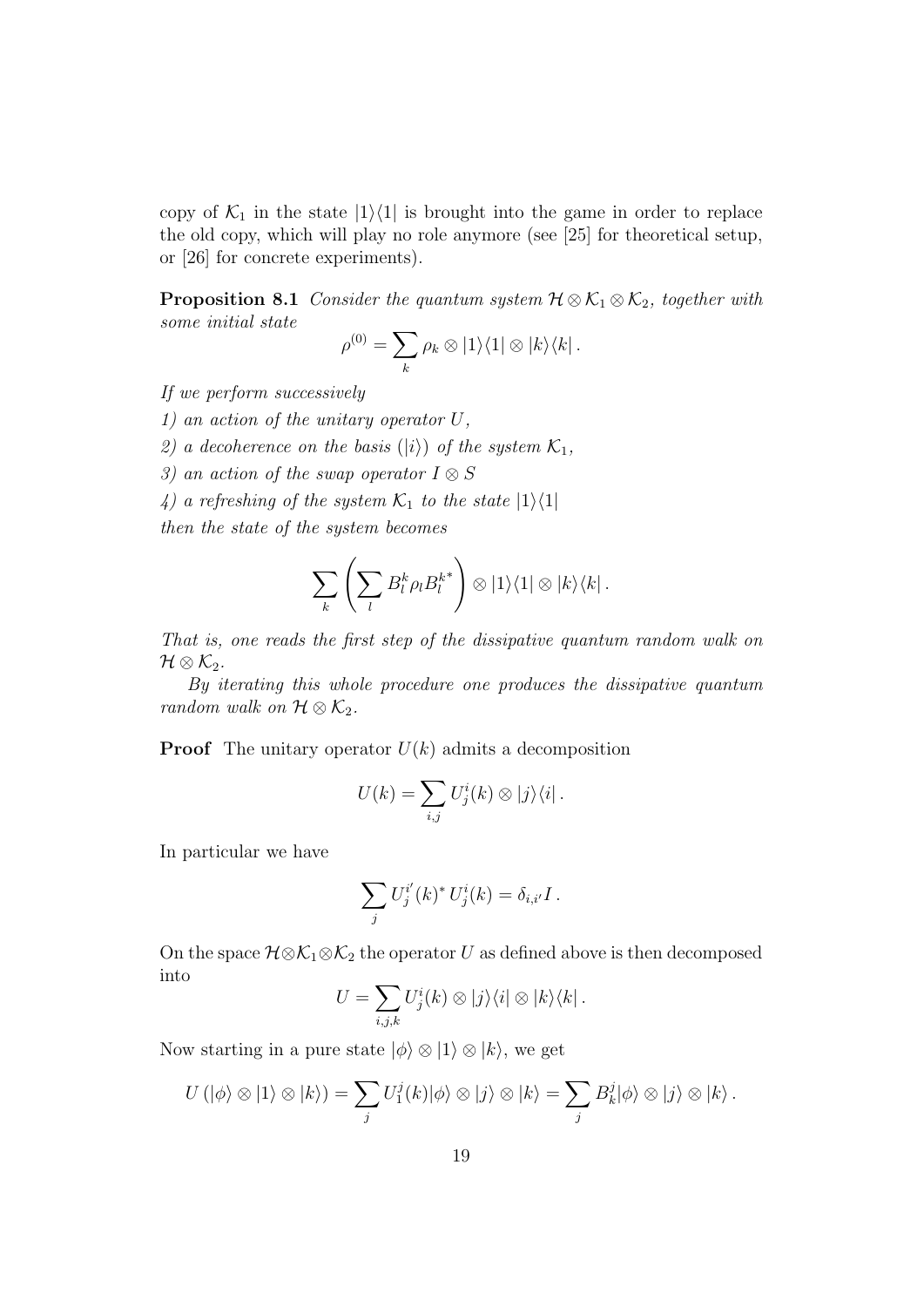This is the first step of the procedure.

The second step consists in performing a decoherence on the first space  $K$ . The pure state

$$
\sum_j B_k^j |\phi\rangle \otimes |j\rangle \otimes |k\rangle
$$

is then mapped to the density matrix

$$
\sum_{j} B_{k}^{j} |\phi\rangle\langle\phi| B_{k}^{j^{*}} \otimes |j\rangle\langle j| \otimes |k\rangle\langle k|.
$$
 (8)

Applying  $I \otimes S$  to the state (8) we get the state

$$
\sum_{j} B_{k}^{j} |\phi\rangle\langle\phi| B_{k}^{j^{*}} \otimes |k\rangle\langle k| \otimes |j\rangle\langle j|.
$$
 (9)

On the space  $H$  and the second space  $K$  one can now read the first step of our quantum random walk.

Finally, refresh the first space K into the state  $|1\rangle$ , we then end up with the state

$$
\sum_j B_k^j |\phi\rangle\langle\phi| B_k^{j^*} \otimes |1\rangle\langle 1| \otimes |j\rangle\langle j|,
$$

on which one can apply our procedure again.

If the initial state is not a pure state but a density matrix, a mixture of pure states, it is not difficult to see that the procedure described above gives the right combination and the right final state.  $\Box$ 

To summarize, the quantum random walk is obtained in the following way. Dilate each of the maps  $\mathcal{L}_k$  into a unitary operator  $U(k)$  on  $\mathcal{H} \otimes \mathcal{K}_1$ , start in the desired initial state on  $H$  and the second space  $\mathcal{K}_2$ , with the first space  $\mathcal{K}_1$  being in the state  $|1\rangle$ , then iterate the following procedure on  $\mathcal{H}\otimes\mathcal{K}_{1}\otimes\mathcal{K}_{2}$ :

– apply the unitary operator  $\sum_k U(k) \otimes |k\rangle\langle k|,$ 

– perform a decoherence on  $\mathcal{K}_1$ 

- apply the unitary shift  $I \otimes S$
- refresh the first space  $\mathcal{K}_1$  into the state  $|1\rangle$ .

The dissipative quantum random walk now appears on  $\mathcal{H} \otimes \mathcal{K}_2$ .

# 9 Examples of Realization Procedure

Let us illustrate this realization procedure with two of the physical examples developed in Sections 4 and 5.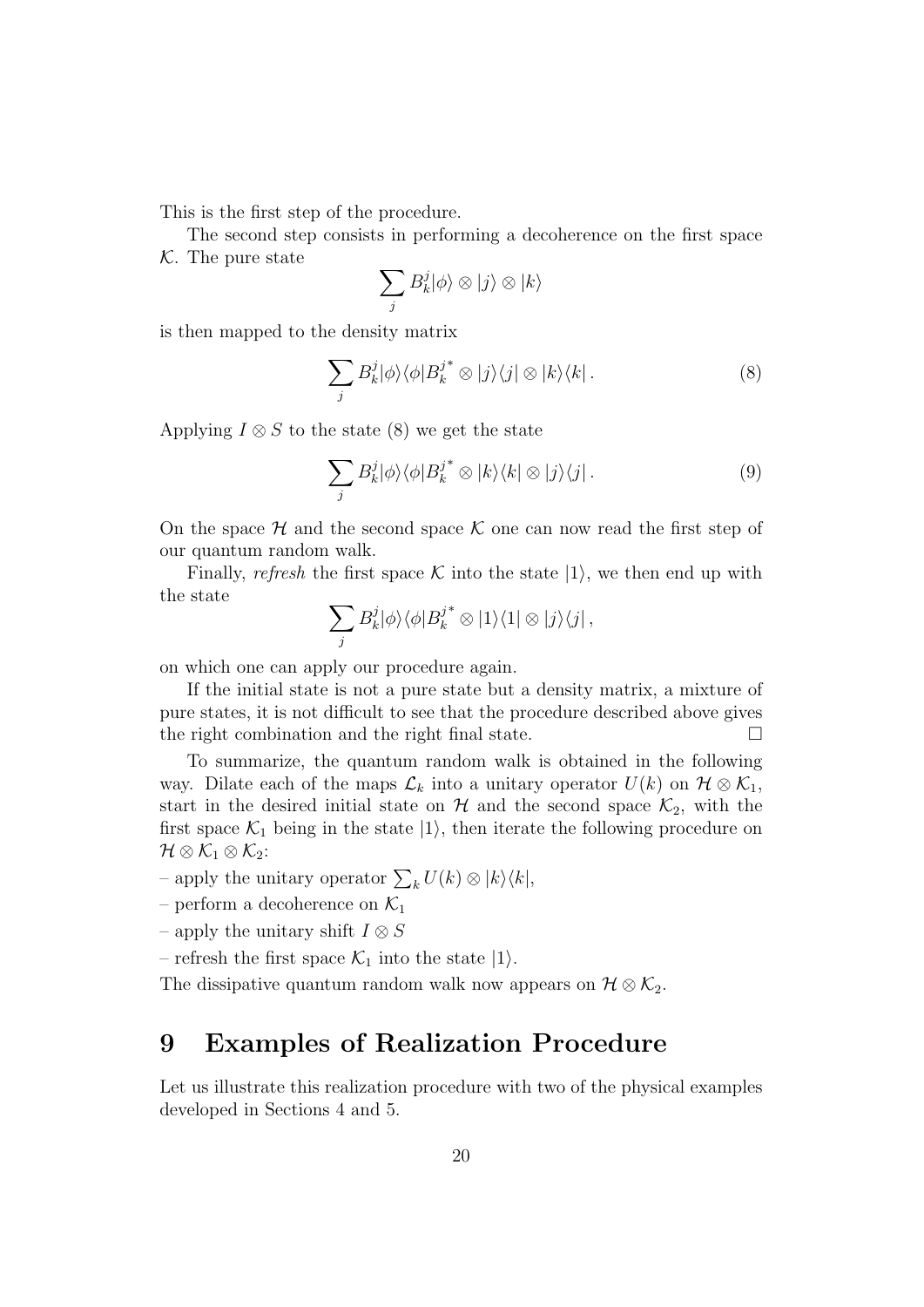In the case of stationary walks on  $\mathbb Z$  the procedure can be considerably simplified, as follows. The procedure we describe below is slightly different from the one presented in Proposition 8.1, but it is actually the same one, presented in a different way, taking into account several simplifications offered by the model.

Consider an open quantum random walk on  $\mathbb Z$  driven by two operators  $B$ and C on H. Consider a unitary operator U on  $\mathcal{H} \otimes \mathbb{C}^2$  of the form

$$
U = \begin{pmatrix} B & X \\ C & Y \end{pmatrix},
$$

that is, a dilation of the completely positive map driven by  $B$  and  $C$ . Let  $\mathcal{K}=\mathbb{C}^{\mathbb{Z}}$  and consider the space  $\mathcal{H}\otimes\mathbb{C}^2\otimes\mathcal{K}$ . On the space  $\mathbb{C}^2\otimes\mathcal{K}$  we consider the shift operator given by

$$
S(|0\rangle\langle 0| \otimes |k\rangle\langle k|) = |0\rangle\langle 0| \otimes |k-1\rangle\langle k-1|
$$

and

$$
S(|1\rangle\langle 1| \otimes |k\rangle\langle k|) = |0\rangle\langle 0| \otimes |k+1\rangle\langle k+1|.
$$

Now, let us detail the procedure. Starting with a state  $|\varphi\rangle \otimes |0\rangle \otimes |k\rangle$  we apply the operator  $U \otimes I$  and end up with the state

$$
B|\varphi\rangle \otimes |0\rangle \otimes |k\rangle + C|\varphi\rangle \otimes |1\rangle \otimes |k\rangle.
$$

Applying the decoherence on  $\mathbb{C}^2$  we get the state

$$
B|\varphi\rangle\langle\varphi|B^*\otimes|0\rangle\langle0|\otimes|k\rangle\langle k|+C|\varphi\rangle\langle\varphi|C^*\otimes|1\rangle\langle1|\otimes|k\rangle\langle k|.
$$

Applying the shift operator, the state becomes

$$
B|\varphi\rangle\langle\varphi|B^*\otimes|0\rangle\langle0|\otimes|k-1\rangle\langle k-1|+C|\varphi\rangle\langle\varphi|C^*\otimes|1\rangle\langle1|\otimes|k+1\rangle\langle k+1|.
$$

Refreshing the space  $\mathbb{C}^2$  we end up with

$$
B|\varphi\rangle\langle\varphi|B^*\otimes|0\rangle\langle0|\otimes|k-1\rangle\langle k-1|+C|\varphi\rangle\langle\varphi|C^*\otimes|0\rangle\langle0|\otimes|k+1\rangle\langle k+1|.
$$

One can read the first step of the dissipative quantum random walk on  $H \otimes \mathcal{K}$ :

$$
B|\varphi\rangle\langle\varphi|B^*\otimes|k-1\rangle\langle k-1|+C|\varphi\rangle\langle\varphi|C^*\otimes|k+1\rangle\langle k+1|.
$$

Let us now detail the case of the first example of Section 5, the open quantum random walk on the 2-vertices graph.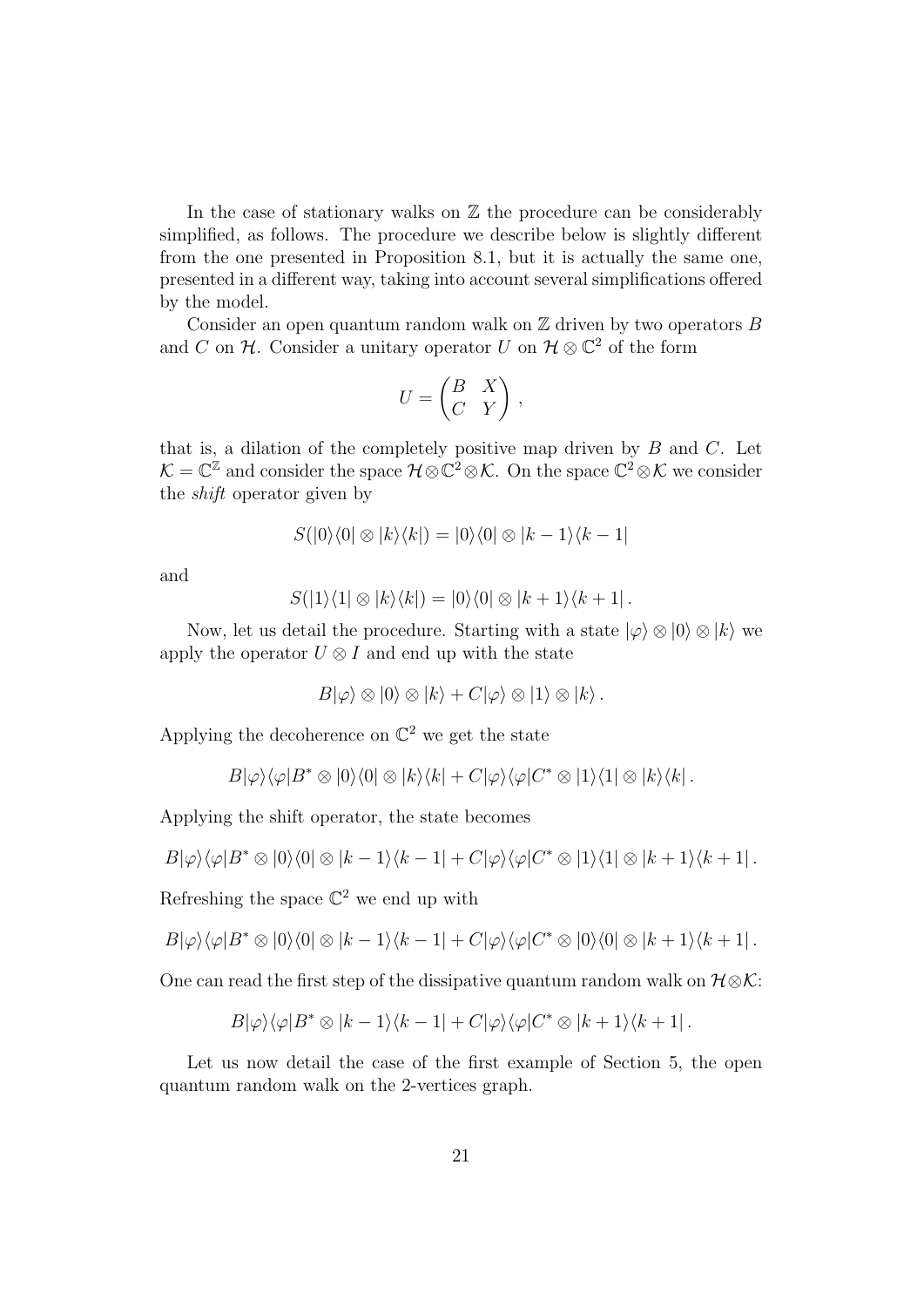Consider a two-level quantum system  $H$  coupled to another two-level quantum system  $\mathcal{K}_1$  via the Hamiltonian

$$
H = i\gamma(\sigma^+ \otimes \sigma^- - \sigma^- \otimes \sigma^+)
$$

where

$$
\sigma^+ = \begin{pmatrix} 0 & 1 \\ 0 & 0 \end{pmatrix} \quad \text{and} \quad \sigma^- = \begin{pmatrix} 0 & 0 \\ 1 & 0 \end{pmatrix}
$$

.

Then the unitary evolution associated to this Hamiltonian, for a time length  $t = 1$  (and  $\hbar = 1$ ) is given by

$$
U = e^{-iH} = \begin{pmatrix} 1 & 0 & 0 & 0 \\ 0 & \cos(\gamma) & -\sin(\gamma) & 0 \\ 0 & \sin(\gamma) & \cos(\gamma) & 0 \\ 0 & 0 & 0 & 1 \end{pmatrix}.
$$

Hence, for a good choice of  $\gamma$ , that is, for  $\sin(\gamma) = \sqrt{p}$  we have

$$
U = \begin{pmatrix} 1 & 0 & 0 & 0 \\ 0 & \sqrt{1-p} & -\sqrt{p} & 0 \\ 0 & \sqrt{p} & \sqrt{1-p} & 0 \\ 0 & 0 & 0 & 1 \end{pmatrix}.
$$

In other words  $U$  is of the form

$$
U = \begin{pmatrix} C & X \\ B & Y \end{pmatrix}
$$

as a block matrix on  $\mathcal{K}_1$ , where B and C are those matrices associated to our example. This is to say that we have given here an explicit dilation of the completely positive map associated to the matrices  $B$  and  $C$ .

If  $D_1$  and  $D_2$  are two diagonal matrices satisfying  $D_1^*D_1 + D_2^*D_2 = I$  then assume, for simplicity only, that they have real entries

$$
D_1 = \begin{pmatrix} a & 0 \\ 0 & \alpha \end{pmatrix}, \qquad D_2 = \begin{pmatrix} b & 0 \\ 0 & \beta \end{pmatrix},
$$

with  $a^2 + b^2 = \alpha^2 + \beta^2 = 1$ . Then, one can write  $a = \cos(\lambda)$  and  $\alpha = \cos(\mu)$ . Considering the Hamiltonian

$$
K = \begin{pmatrix} \lambda & 0 \\ 0 & \mu \end{pmatrix} \otimes \begin{pmatrix} 0 & -i \\ i & 0 \end{pmatrix},
$$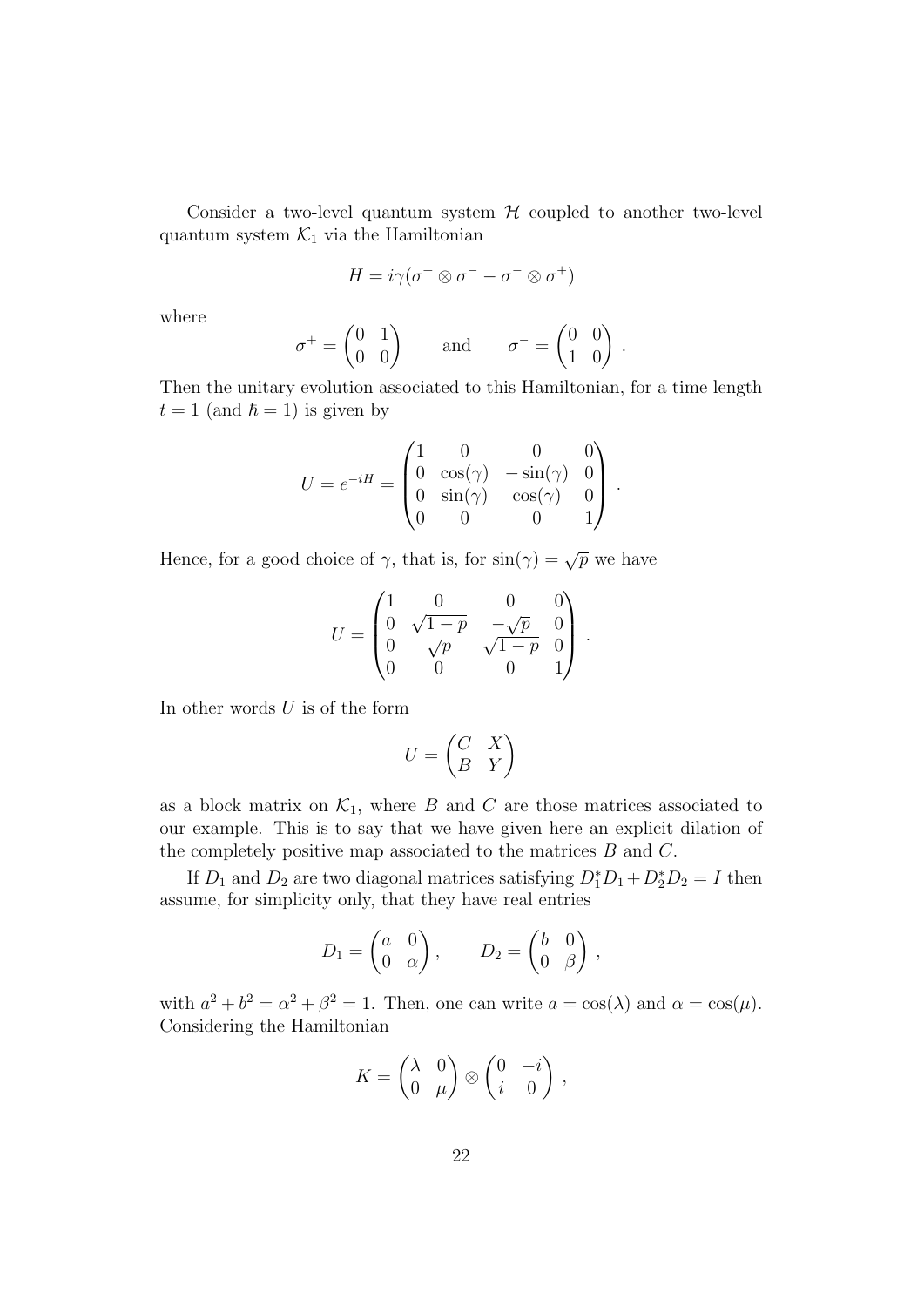we get that  $e^{-iK}$  is of the form

$$
V = \begin{pmatrix} D_1 & X' \\ D_2 & Y' \end{pmatrix}.
$$

We have realized a concrete physical dilation of the completely positive map associated to  $D_1$  and  $D_2$ .

Following Proposition 8.1, consider on  $\mathcal{H} \otimes \mathcal{K}_1 \otimes \mathcal{K}_2 = \mathbb{C}^2 \otimes \mathbb{C}^2 \otimes \mathbb{C}^2$  the unitary evolution

$$
\begin{pmatrix} V & 0 \\ 0 & U \end{pmatrix},
$$

written as a block matrix on  $\mathcal{K}_2$ . This is to say that H is coupled to  $\mathcal{K}_1$  with the Hamiltonian K when  $\mathcal{K}_2$  is in the state  $|1\rangle\langle 1|$  and H is coupled to  $\mathcal{K}_1$ with the Hamiltonian H when  $\mathcal{K}_2$  is in the state  $|2\rangle\langle 2|$ .

In this context, the swap operator  $S$  takes the following simple form on  $\mathcal{K}_1\otimes\mathcal{K}_2$ 

$$
S = \begin{pmatrix} 1 & 0 & 0 & 0 \\ 0 & 0 & 1 & 0 \\ 0 & 1 & 0 & 0 \\ 0 & 0 & 0 & 1 \end{pmatrix}.
$$

Then, following the four steps of Proposition 8.1 gives a realization of the associated quantum random walk on  $\mathcal{H} \otimes \mathcal{K}_2$ .

#### 10 Unitary Quantum Random Walks

The Open Quantum Random Walks we have been describing up to now are actually very different from the well-known Unitary Quantum Random Walks, such as the Hadamard random walk (see Introduction for some references). This is to say that they produce probability distributions which are not of the same type as the ones usually observed with the Hadamard quantum random walks.

It seems to us that there is no way to produce limit distributions such as the one observed in the Hadamard quantum random walk central limit theorem, with open quantum random walks. The limit behaviors of Open Quantum Random Walks seems to be all Gaussian or mixtures of Gaussians. The dissipative character of our quantum random walks makes them very different from the unitary evolution describing the usual type of quantum random walks. There is no inclusion, direct connection or simplification which establishes a direct link between OQRW and Unitary Quantum Random Walks.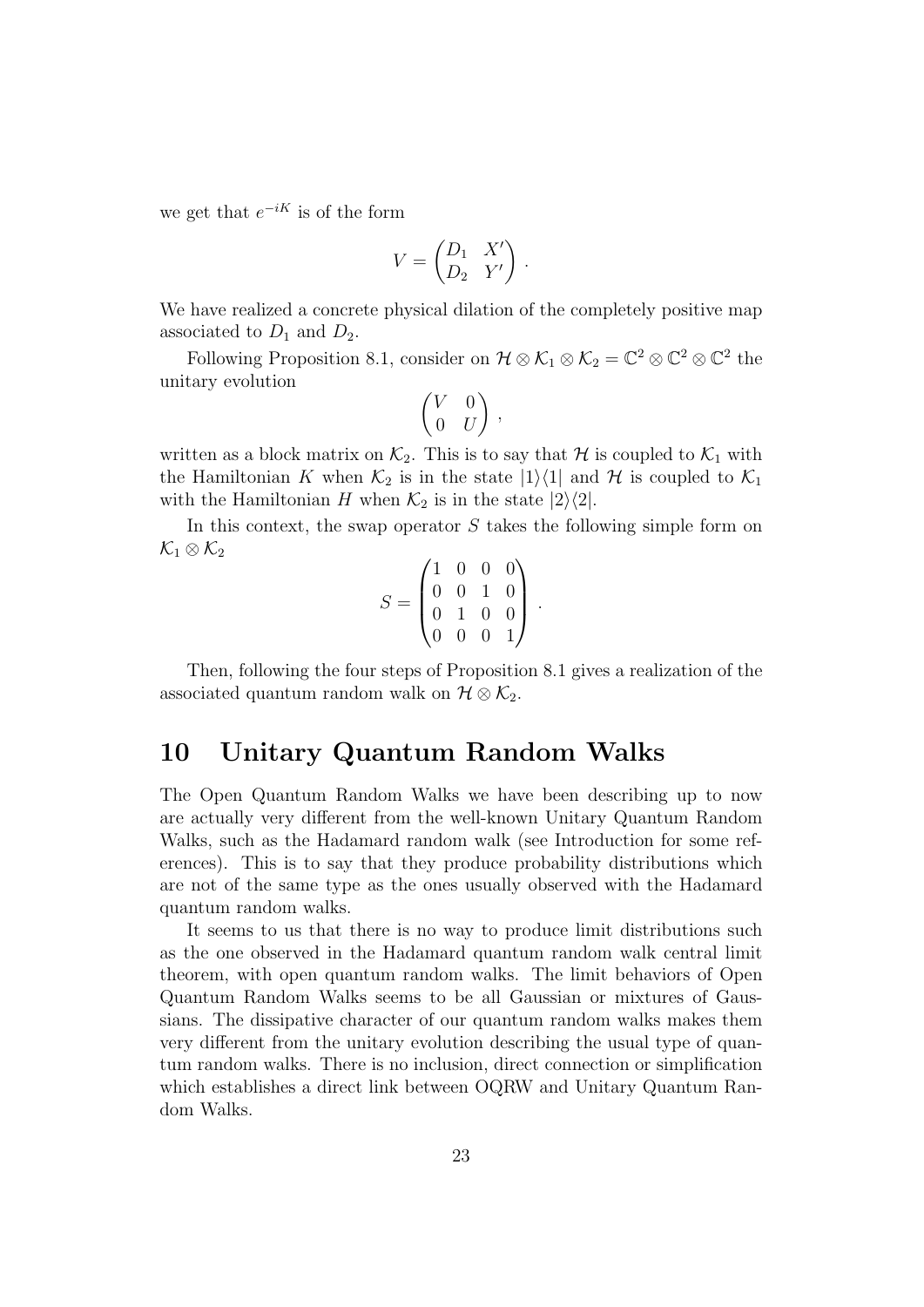However, there is quite a surprising and strong link between the two types of quantum random walks which appears via the physical realization procedure presented in Section 8. Under some conditions on the  $B_i^j$  $\mathfrak{g}'$ 's, by modifying this procedure one can produce the usual unitary quantum walks. We insist again on the fact that this connection does not say that OQRW can give rise to Unitary Quantum Walks in some cases, but only that by modifying one step of the physical procedure, we get the unitary random walks. Let us develop all this here.

Let  $V$  be a set of vertices, let  $H$  be a Hilbert space representing the chirality. For each pair  $(i, j)$  in  $\mathcal{V}^2$  we have a bounded operator  $B_j^i$  on  $\mathcal{H}$ . Instead of the usual condition

$$
\sum_i {B_j^i}^*B_j^i=I
$$

for all j, we shall ask here a much stronger condition, namely for all  $j, j' \in V$ 

$$
\sum_{i} B_{j}^{i} B_{j'}^{i} = \delta_{jj'} I . \tag{10}
$$

In other words, being given two starting points  $j$  and  $j'$ , the sum of the "contributions" which go to the same points  $i \in V$  vanish, unless  $j = j'$  in which case we recover the usual condition.

Note that there is no analogue of this condition for classical Markov matrices.

Let us illustrate this condition with an example. For a stationary quantum random walk on  $\mathbb Z$  we are given two operators B and C on  $\mathcal H$  which represent the effect of making one step to the left or one step to the right. The usual condition, obtained by taking  $j = j'$  gives

$$
B^*B + C^*C = I.
$$

Now, taking  $j' = j + 1$ , we get a supplementary condition:

$$
C^*B=0\,.
$$

This is the only new condition added to the usual one in that case. Note that these two conditions together imply in particular that  $B+C$  is unitary.

These two conditions are typically satisfied by the following family of examples. Let

$$
U = \begin{pmatrix} a & b \\ c & d \end{pmatrix}
$$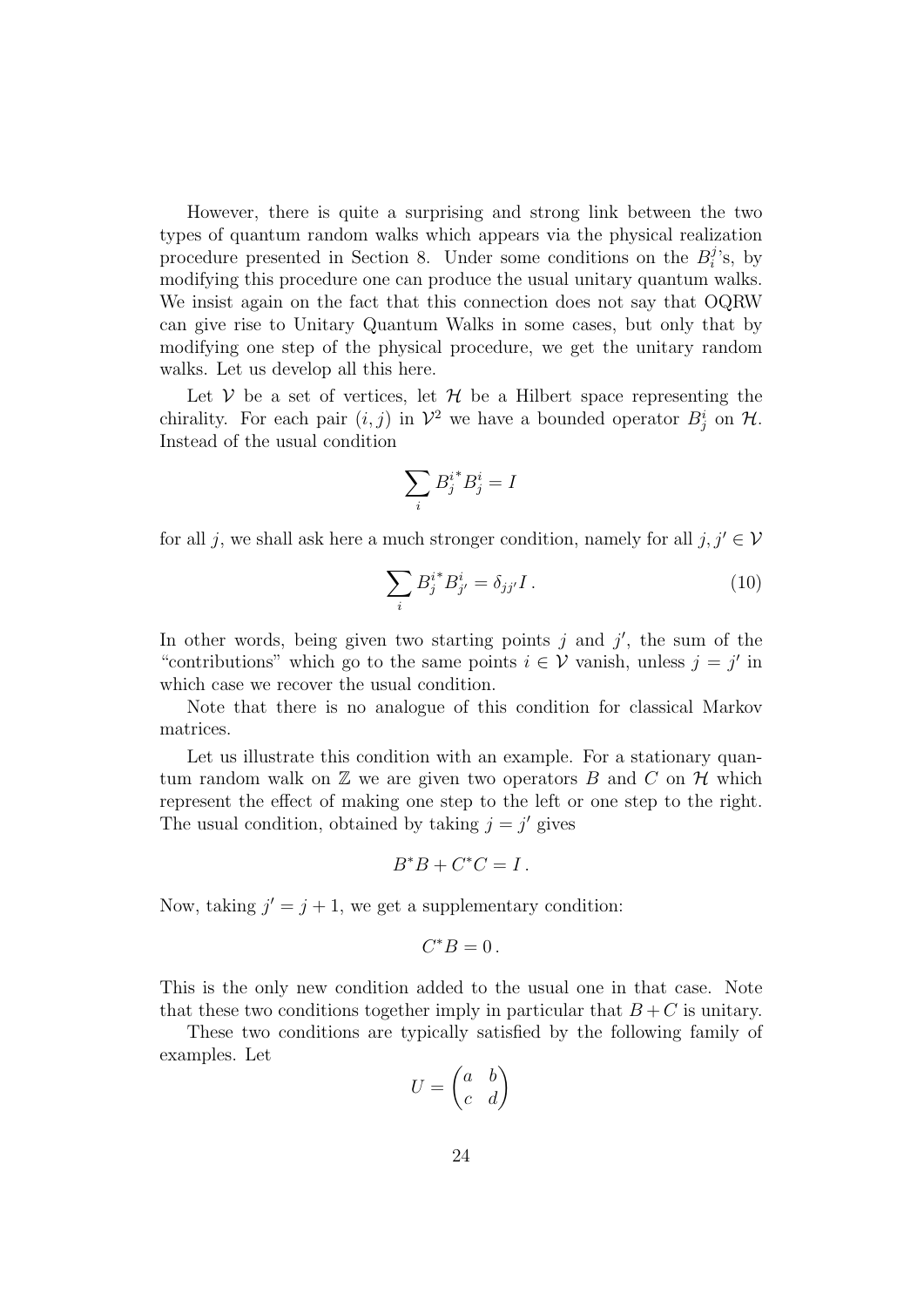be a unitary matrix on  $\mathbb{C}^2$ . Put

$$
B = \begin{pmatrix} a & b \\ 0 & 0 \end{pmatrix} \quad \text{and} \quad C = \begin{pmatrix} 0 & 0 \\ c & d \end{pmatrix}.
$$

Then,  $B$  and  $C$  satisfy

$$
B^*B+C^*C=I\qquad\text{and}\qquad C^*B=0\,.
$$

This is typically the case with Hadamard random walk where

$$
U = \frac{1}{\sqrt{2}} \begin{pmatrix} 1 & 1 \\ 1 & -1 \end{pmatrix} .
$$

Let us see what happens, in the general context, with this additional condition. The point is the following, if we are given a pure state on  $\mathcal{H} \otimes \mathcal{K}$ of the form

$$
|\psi\rangle = \sum_i |\varphi_i\rangle \otimes |i\rangle
$$

with the condition

$$
\|\psi\|^2=\sum_i\|\varphi_i\|^2=1
$$

then the state

$$
|\psi'\rangle = \sum_{i} \left(\sum_{j} B_{j}^{i} |\varphi_{j}\rangle\right) \otimes |i\rangle
$$

is of the same form and satisfies

$$
\|\psi'\|^2 = \sum_i \sum_{j,j'} \langle \varphi_j, B_j^{i*} B_{j'}^i \varphi_{j'} \rangle
$$
  
= 
$$
\sum_{j,j'} \langle \varphi_j, \delta_{jj'} I \varphi_{j'} \rangle
$$
  
= 
$$
\sum_j \|\varphi_j\|^2
$$
  
= 1.

Hence, at each step we get a state of the form

$$
|\psi\rangle = \sum_i |\varphi_i\rangle \otimes |i\rangle
$$

with the condition

$$
\|\psi\|^2 = \sum_i \|\varphi_i\|^2 = 1.
$$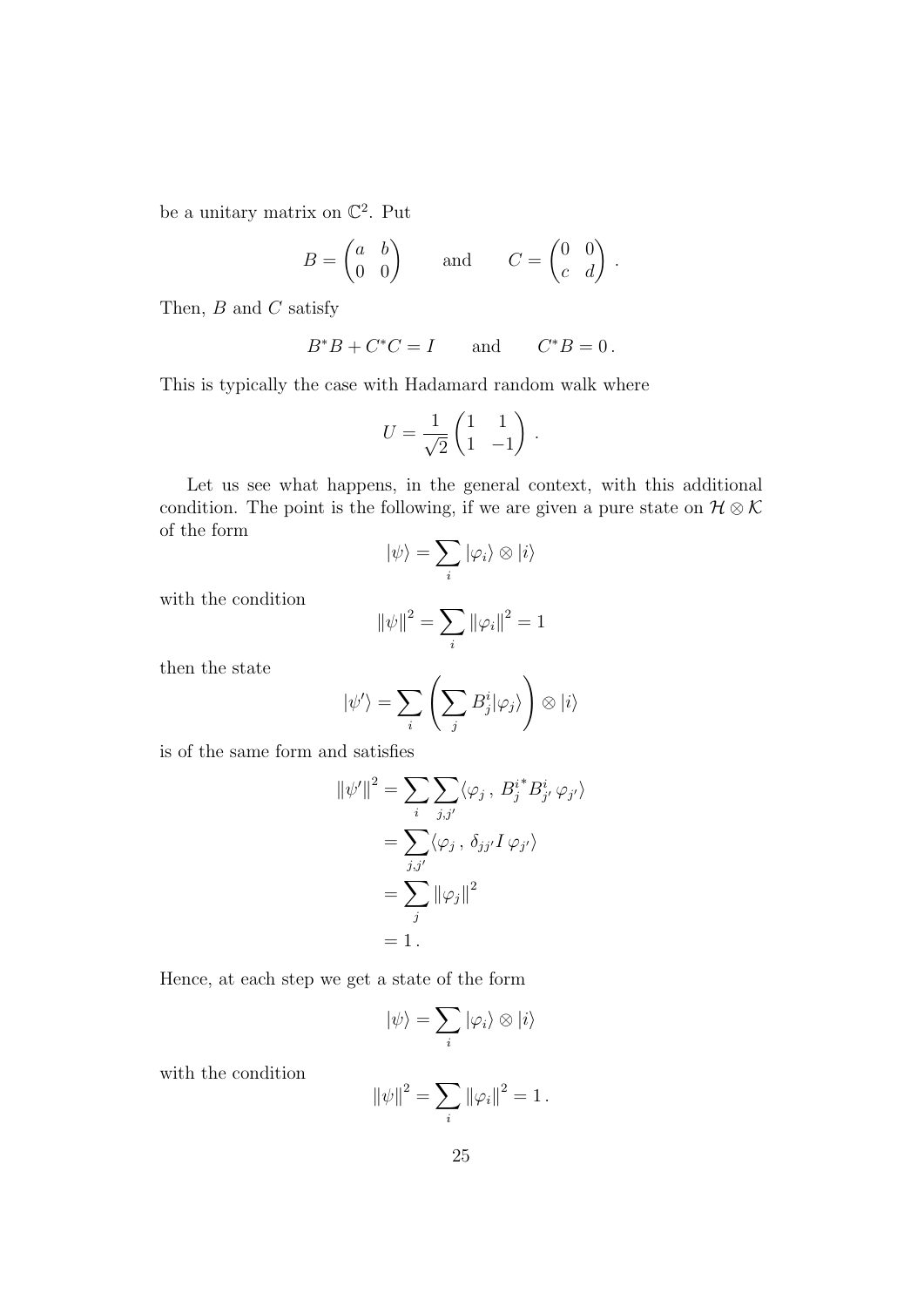In particular it determines, at each step, a probability distribution on  $\mathcal V$  by putting

$$
P(i) = \left\|\varphi_i\right\|^2.
$$

This is exactly the picture for the Unitary Quantum Random Walks, such as the Hadamard quantum random walk.

Now the interesting point is the way one can physically realize such Unitary Quantum Random Walks and the way this construction is similar to the one of Open Quantum Random Walks.

**Proposition 10.1** If the transition operators  $B^i_j$  satisfy the more restrictive condition (10), then applying the same physical procedure as in Proposition 8.1 without the decoherence step (step 2) gives rise to a unitary quantum random walk.

Proof Let us follow again the steps of the construction in Proposition 8.1. Starting in a pure state  $|\phi\rangle \otimes |1\rangle \otimes |k\rangle$ , we get

$$
U(|\phi\rangle \otimes |1\rangle \otimes |k\rangle) = \sum_j U_1^j(k)|\phi\rangle \otimes |j\rangle \otimes |k\rangle = \sum_j B_k^j |\phi\rangle \otimes |j\rangle \otimes |k\rangle.
$$

This is the first step of the procedure.

We now skip the decoherence part and apply  $I \otimes S$  to the state. We get the state

$$
\sum_{j} B_{k}^{j} |\phi\rangle \otimes |k\rangle \otimes |j\rangle. \tag{11}
$$

On the space  $\mathcal H$  and the second space  $\mathcal K$  one can now read the first step of the quantum random walk.

Finally, refresh the first space K into the state  $|1\rangle$ , we then end up with the state

$$
\sum_j B_k^j |\phi\rangle \otimes |1\rangle \otimes |j\rangle ,
$$

on which one can apply our procedure again. We recognize the action of the type of quantum random walks we announced.

# References

- [1] W. Feller, An Introduction to Probability Theory and its Applications, Vol. 1 (Wiley, 1968)
- [2] M. Barber and B.W. Ninham, Random and Restricted Walks: Theory and Applications (Gordon and Breach, New York, 1970)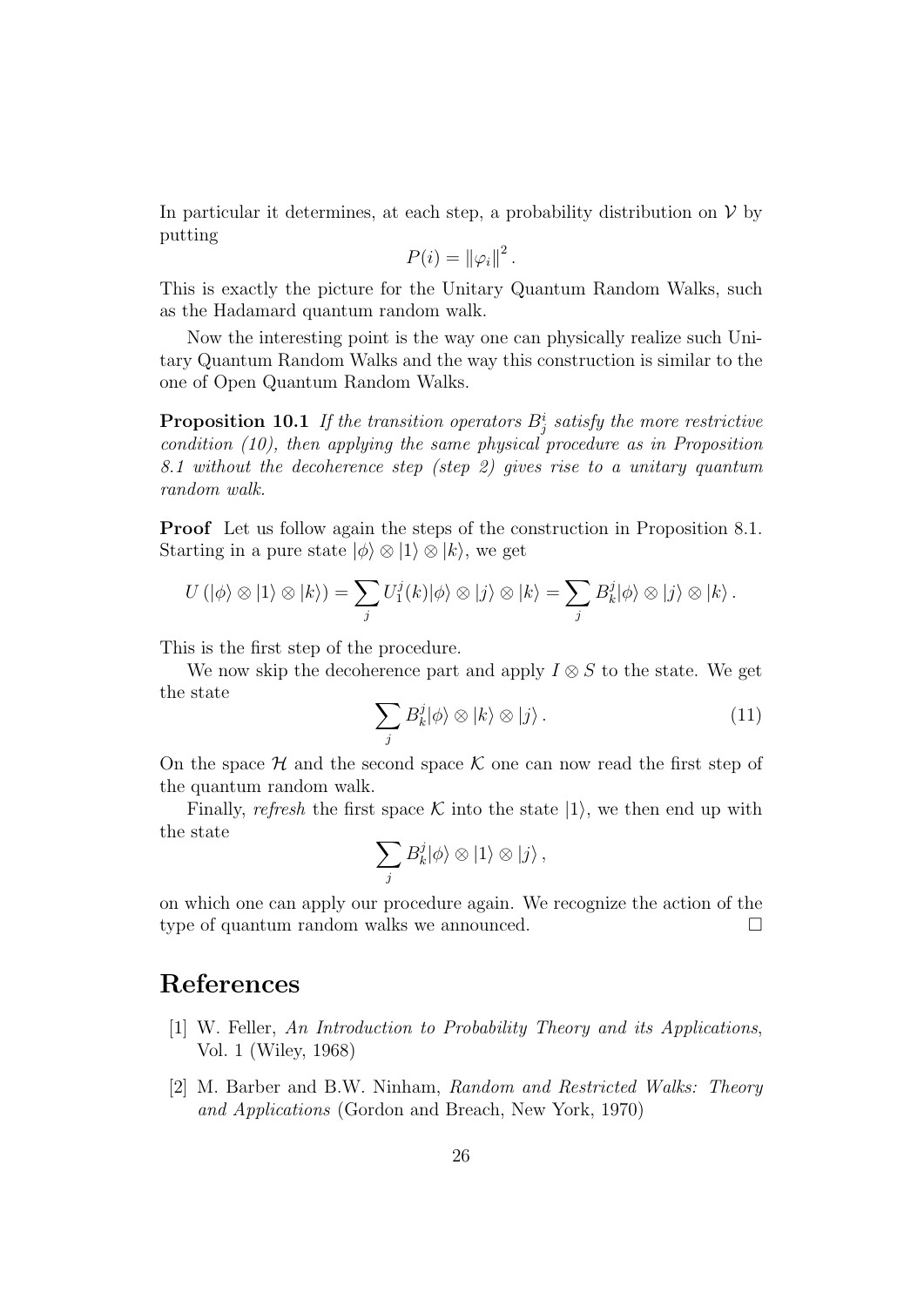- [3] R. Motwani, P. Raghavan, Randomized Algorithms (Cambridge University Press, 1995)
- [4] B. Malkiel, A Random Walk Down Wall Street (W. W. Norton, New York, 1973)
- [5] H.C. Berg, Random Walks in Biology (Princeton University Press, Princeton, 1993)
- [6] Y. Aharonov, L. Davidovich, and N. Zagury, Phys. Rev. A 48, 1687 (1993).
- [7] E. Farhi and S. Gutmann, Phys. Rev. A 58, 915 (1998)
- [8] J. Kempe, Contemp. Phys. 44, 307 (2003).
- [9] N. Konno: A new type of limit theorems for one-dimensional quan- tum random walks, J. Math. Soc. Jap. 57 (2005), p. 1179-1195.
- [10] D. Aharonov, A. Ambainis, J. Kempe, and U. Vazirani, in Proceedings of the 33rd ACM Symposium on Theory of Computing, 2001, p. 50.; S. Venegas-Andraca, Quantum Walks for Computer Scientists (Morgan and Claypool, San Rafael, CA, 2008); N. Konno, Quantum Walks in "Quantum Potential Theory", Lecture Notes in Mathematics (Springer-Verlag, New York, 2008), p. 309; A. Ambainis, Lect. Notes Comput. Sci. 4910, 1 (2008); A. Childs, E. Farhi, and S. Gutmann, Quant. Info. Proc. 1, 35 (2002); J. Watrous, J. Comput. Syst. Sci. 62, 376 (2001); A. Childs, R. Cleve, E. Deotto, and E. Farhi, in Proceedings of the 35th ACM Symposium on Theory of Computing, 2003, p. 59; N. Shenvi, J. Kempe, and K. B. Whaley, Phys. Rev. A 67, 052307 (2003); E. Farhi, J. Goldstone, and S. Gutmann, Theory Comput. 4, 169 (2008).
- [11] H.-P. Breuer and F.Petruccione, The Theory of Open Quantum Systems (Oxford University Press, 2002).
- [12] M. Karski, L. Forster, J.-M. Choi, A. Steffen, W. Alt, D. Meschede, and A. Widera, Science 325, 174 (2009)
- [13] H. B. Perets, Y. Lahini, F. Pozzi, M. Sorel, R. Morandotti, and Y. Silberberg, Phys. Rev. Lett. 100, 170506 (2008).
- [14] H. Schmitz, R. Matjeschk, Ch. Schneider, J. Glueckert, M. Enderlein, T. Huber, and T. Schaetz, Phys. Rev. Lett. 103, 090504 (2009); F. Zähringer, G. Kirchmair, R. Gerritsma, E. Solano, R. Blatt, and C. F. Roos, Phys. Rev. Lett. 104, 100503 (2010)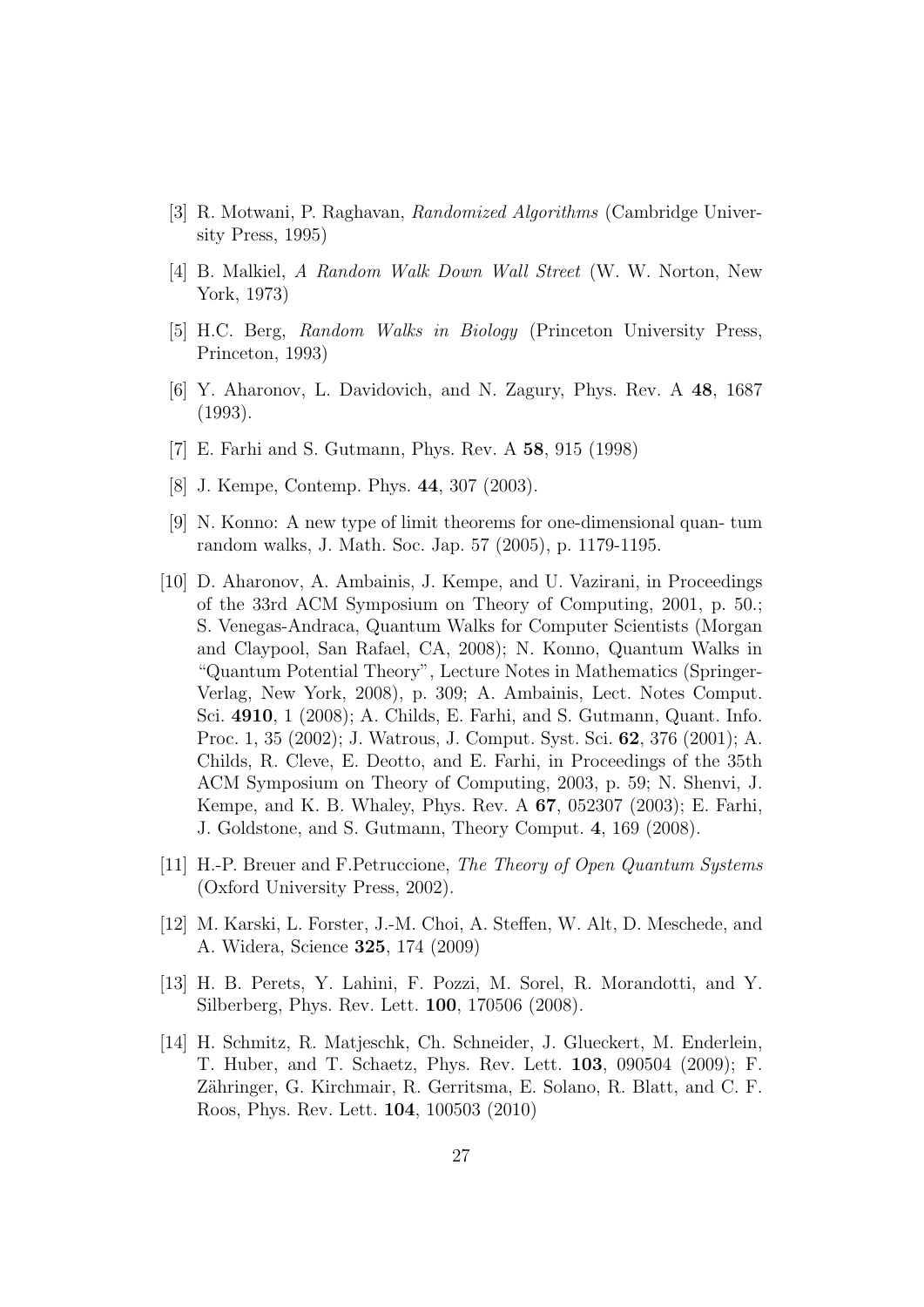- [15] M. A. Broome, A. Fedrizzi, B. P. Lanyon, I. Kassal, A. Aspuru-Guzik, and A. G. White, Phys. Rev. Lett. 104, 153602 (2010).
- [16] P. Rebentrost, M. Mohseni, and A. Aspuru-Guzik, J. Phys. Chem. B 113, 9942 (2009); M. Mohseni, P. Rebentrost, S. Lloyd, and A. Aspuru-Guzik, J. Chem. Phys. 129, 174106 (2008); M. Plenio and S. Huelga, New J. Phys. 10, 113019 (2008); F. Caruso, A. Chin, A. Datta, S. Huelga, and M. Plenio, J. Chem. Phys. 131, 105106 (2009); P. Rebentrost, M. Mohseni, I. Kassal, S. Lloyd, and A. Aspuru-Guzik, New J. Phys. 11, 033003 (2009)
- [17] V. Kendon, Math. Struct. Comput. Sci. 17, 1169 (2007); T. A. Brun, H. A. Carteret, and A. Ambainis, Phys. Rev. Lett. 91, 130602 (2003); A. Romanelli, R. Siri, G. Abal, A. Auyuanet, and R. Donangelo, Physica A 347, 137 (2005); P. Love and B. Boghosian, Quant. Info. Proc. 4, 335 (2005); R. Srikanth, S. Banerjee, C.M. Chandrashekar, Phys. Rev. A 81, 062123 (2010);V. Kendon and B. Tregenna, Phys. Rev. A67, 042315 (2003).
- [18] J. D. Whitfield, C. A. Rodríguez-Rosario, A. Aspuru-Guzik, Phys. Rev. A 81, 022323 (2010)
- [19] D. Pandey, N. Satapathy, M. S. Meena, and H. Ramachandran, Phys. Rev. A 84, 042322 (2011); M. A. Broome et al., Phys. Rev. Lett. 104, 153602 (2010); A. Schreiber et al., Phys. Rev. Lett. 106, 180403 (2011); A. Regensburger et al., Phys. Rev. Lett. 107, 233902 (2011).
- [20] A. Ahlbrecht, H. Vogts, A. H. Werner, and R. F. Werner, J. Math. Phys. 52, 042201 (2011).
- [21] S. Gudder, Found. Phys. 40 Numbers 9-10, 1566, (2010); S. Gudder, J Math. Phys., 49 072105, (2008)
- [22] K. Kraus, States, Effects and Operations: Fundamental Notions of Quantum Theory (Springer Verlag 1983); R. Alicki, K. Lendi, Quantum Dynamical Semigroups and Applications (Springer Verlag 1987)
- [23] S. Attal, N. Guillotin-Plantard, C. Sabot: "Central-Limit Theorems for Open Quantum Random Walks", preprint.
- [24] T. Renger and V. May, J. Phys. Chem. A 102, 4381 (1998)
- [25] S. Attal, Y. Pautrat: "From repeated to continuous quantum interactions", Annales Henri Poincaré, Physique Théorique, 7 (2006), p. 59-104.